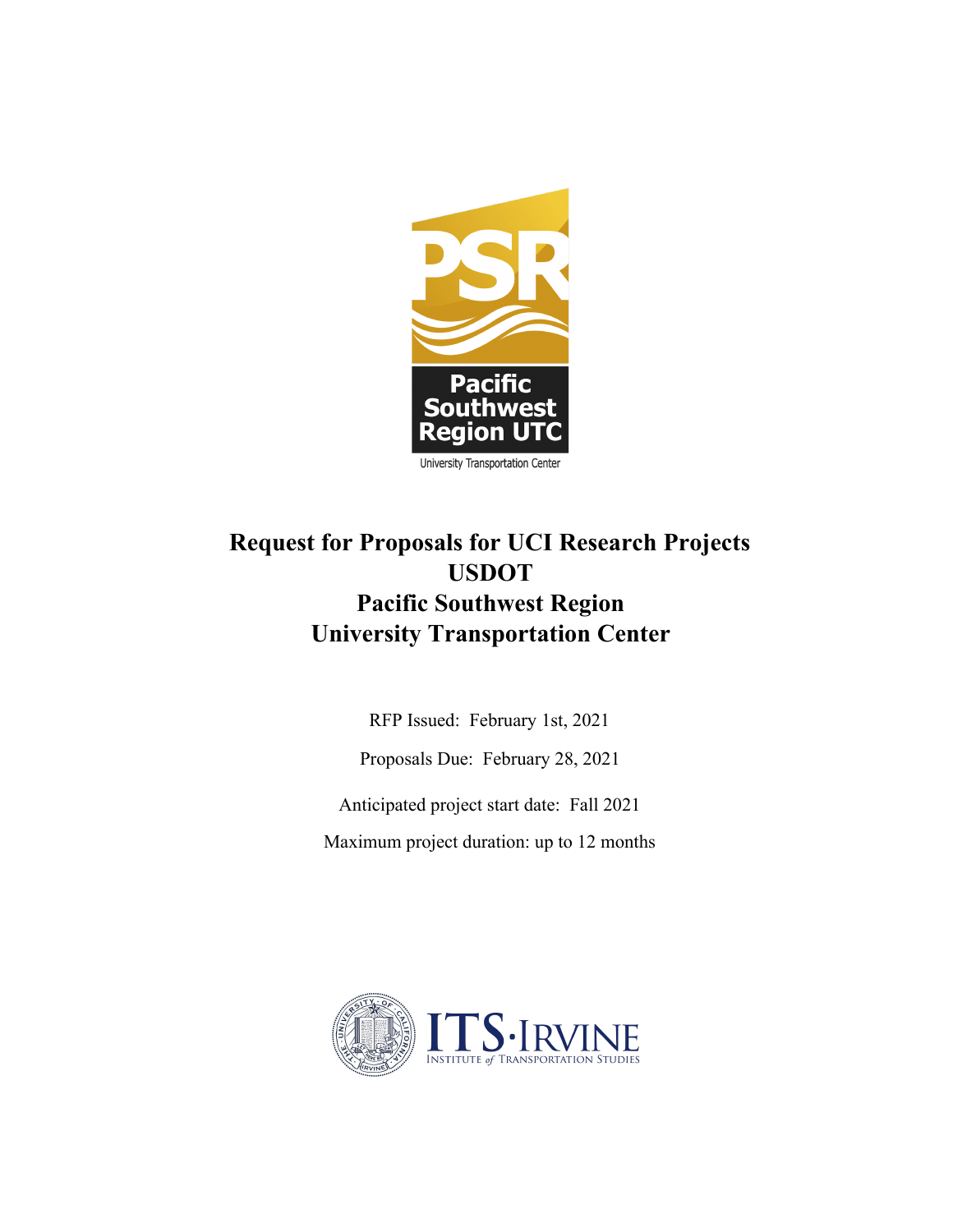# **Table of Contents**

<span id="page-1-1"></span><span id="page-1-0"></span>

| <b>Table of Contents</b>                                   | $\mathbf{1}$        |
|------------------------------------------------------------|---------------------|
| Introduction                                               | 1                   |
| <b>Funding for this RFP</b>                                | $\boldsymbol{2}$    |
| <b>Eligibility</b>                                         | $\boldsymbol{2}$    |
| <b>Caltrans Research Priorities</b>                        | $\boldsymbol{2}$    |
| <b>Selection Criteria for All Proposals</b>                | 3                   |
| Match Funding                                              | $\overline{4}$      |
| Project Selection                                          | $\overline{4}$      |
| <b>Funding Guidelines and Restrictions</b>                 | $\overline{\bf{4}}$ |
| <b>Funding Guidelines:</b>                                 | 5                   |
| Project Requirements:                                      | 5                   |
| <b>Proposal Instructions</b>                               | 6                   |
| <b>Research Proposal Instructions</b>                      | 6                   |
| <b>Budget Instructions</b>                                 | 8                   |
| <b>Submission Instructions</b>                             | 8                   |
| <b>Further Information</b>                                 | 8                   |
| <b>Appendix A - Caltrans Research Needs for FY 2021-22</b> | 10                  |
| <b>Appendix B - Caltrans DRISI Research Goals</b>          |                     |
| <b>Appendix C - PSR Research Themes</b>                    |                     |
| <b>Appendix D - Budget Information and Forms</b>           | 25                  |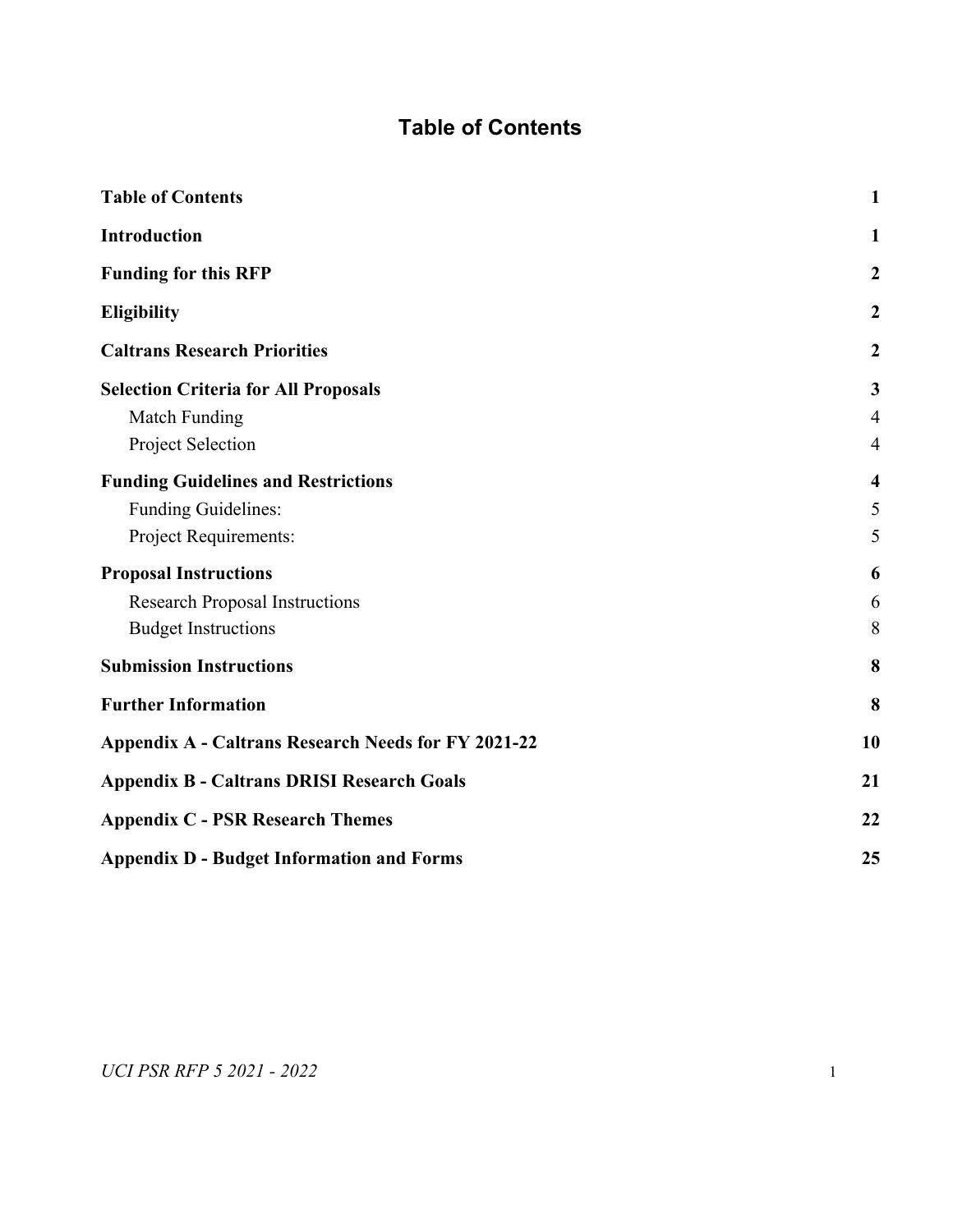### **Introduction**

The USDOT Pacific Southwest Region University Transportation Center (PSR) is the Regional UTC for US Region 9 (California, Arizona, Nevada, Hawaii, and the Pacific Islands). PSR is led by the Metrans Transportation Center, University of Southern California and includes the following partners: California State University, Long Beach, Northern Arizona University, Pima Community College, University of California, Davis, University of California, Irvine (UCI), University of California, Los Angeles, and University of Hawaii. PSR funded research is expected to result in scholarly publications and contribute to generating larger grants from other sources.

### **Funding for this RFP**

<span id="page-2-0"></span>Funding for this RFP is being provided by Caltrans Division of Research, Innovation and System Information. Caltrans has requested that PSR RFPs for all partner universities be synchronized this year in an effort to streamline the review and selection process. Total faculty research funding available to ITS-Irvine under this RFP is expected to be up to approximately \$200,000 but is not guaranteed. Caltrans funds are available only for PSR partner universities in California. *These funds have not yet been formally committed for potential UCI projects by Caltrans, nor have any other matching funds.* Thus, project awards will depend on both the availability of funding and the timing of project selections by Caltrans. While GSR appointments on successful project proposals may allow for a summer start date, past experience suggests that a later start date is quite possible so PIs should plan accordingly.

Given the anticipated competition for these funds, prospective applicants should carefully consider their expertise relative to the thematic areas and topics along with their ability to obtain Caltrans support as described below in the section Selection Criteria for all Proposals.

The remainder of this RFP describes eligibility requirements, research topics, selection criteria, funding guidelines and restrictions, project requirements, and proposal instructions as well as budget instructions and sample budget sheets. Submission instructions and a cover page are also provided.

## **Eligibility**

<span id="page-2-1"></span>Full-time ITS-Irvine Faculty Associates who are tenure track faculty, or ITS-Irvine Research Staff eligible to serve as Principal Investigators at UCI, are eligible to serve as Principal Investigators on PSR UTC grants. Proposals may include multiple investigators. Proposals may also include research faculty and non-tenure track faculty from the PSR partner universities as Co-Principal Investigators.

### **Caltrans Research Priorities**

<span id="page-2-2"></span>As the source of funds for this RFP is Caltrans, priority will be given to projects that help to implement and/or inform future activities associated with Caltrans priority research areas. Caltrans is seeking proposals on 28 specific research needs statements, which can be found in Appendix A - Caltrans Research Needs for FY 2021-22. To learn more about the Caltrans Division of Research, Innovation and System Information's ongoing goals, see Appendix B – Caltrans DRISI Research Goals.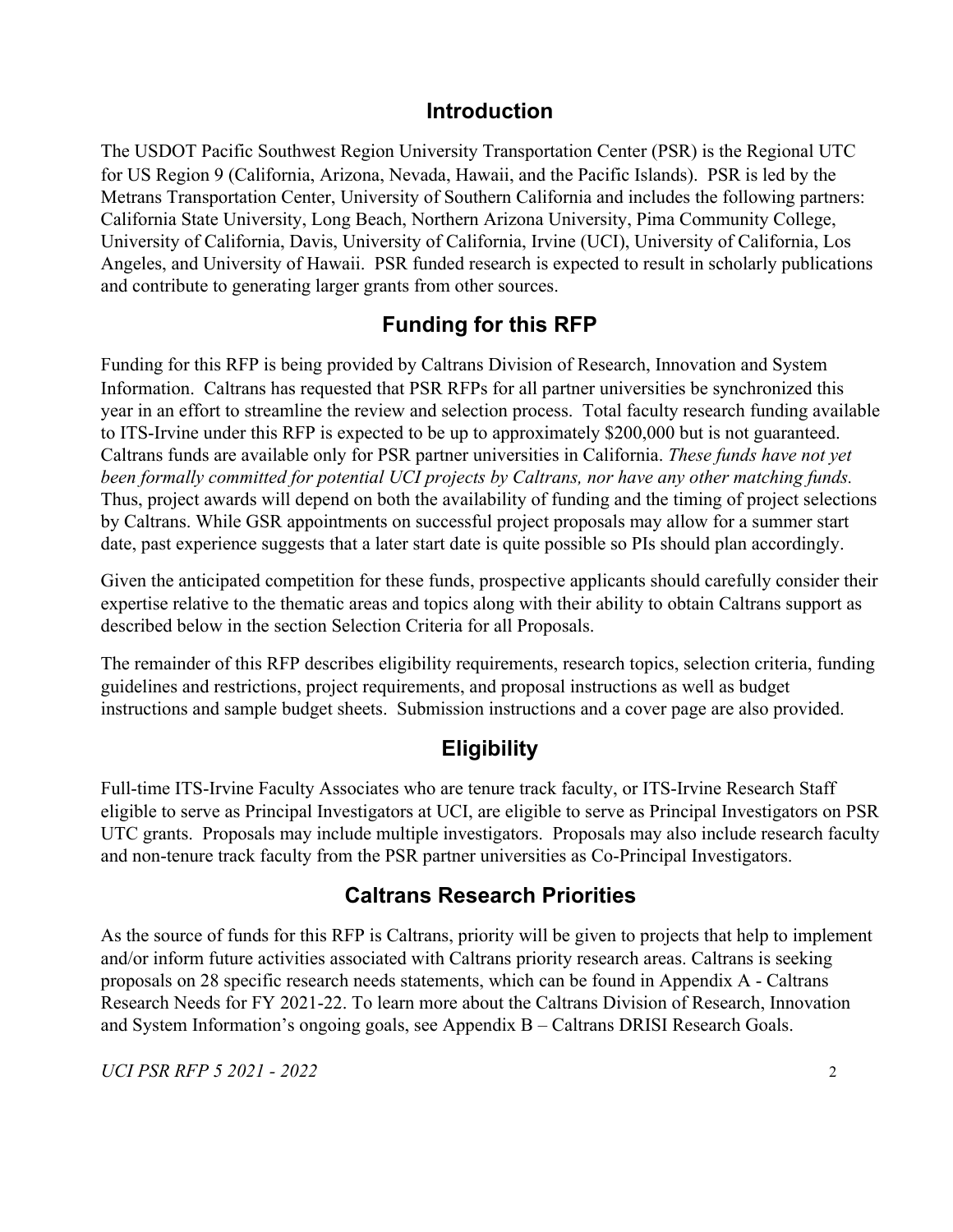If you have an applied or basic research idea that does not address a priority topic in Appendix A, but you think that a specific individual or department at Caltrans would have interest in based on previous contacts or knowledge of ongoing work, you are encouraged to apply. In this case (that a proposal does not address a specific research need outlined in Appendix A), the applicant must provide a short explanation in their proposal identifying whether or not they are currently working with Caltrans staff on the proposed work and, if so, must indicate the specific names, divisions, and email address(es) of those contacts. This will ensure that proposals not addressing a pre-specified Caltrans priority are routed to relevant Caltrans personnel.

## **Selection Criteria for All Proposals**

<span id="page-3-0"></span>The selection and submission of proposals to Caltrans for possible funding will follow procedures established by the PSR UTC Executive Committee and Caltrans. Proposals will first be evaluated by the ITS-Irvine Director for relevance to the PSR UTC research program themes as well as Caltrans priorities. Proposals are expected to be selected on the basis of their evaluations along with programmatic priorities. Proposals will compete both within topics and across topics. PSR does not guarantee that proposals will be funded in all topic areas, or that any proposal will be funded.

It is expected that both peer and Caltrans reviewers will evaluate proposals according to the following selection criteria:

- 1. Demonstrated relevance to the above research program themes (a requirement) and to Caltrans strategic goals
- 2. Quality and research significance
- 3. Student involvement
- 4. Reasonableness of budget and cost-effectiveness
- 5. Qualifications to perform work and likelihood of successful completion
- 6. Match funding, if any, and potential for attracting larger grant funding
- 7. Prior performance on grants (as applicable)

Proposals that involve collaboration between partner universities, interdisciplinary proposals that cross school boundaries as well as participation from outside organizations are encouraged.

Proposers are encouraged to communicate with members of the PSR Executive Committee or other outside organizations in the development of research proposals. A list of Executive Committee members can be found in the directory page of PSR at [https://www.metrans.org/PSR\\_UTC\\_key\\_personnel.](https://www.metrans.org/PSR_UTC_key_personnel)

Commitments of participation (for example data sharing or match funding) from outside of PSR will be a consideration in making awards. *Any project that involves data collection, access to facilities, or cooperation of a private or public entity must include a letter of participation from the entity in the proposal. Without such verification of participation, the proposal will not be considered for funding.*

Proposers are encouraged to include undergraduate students in the research project if appropriate.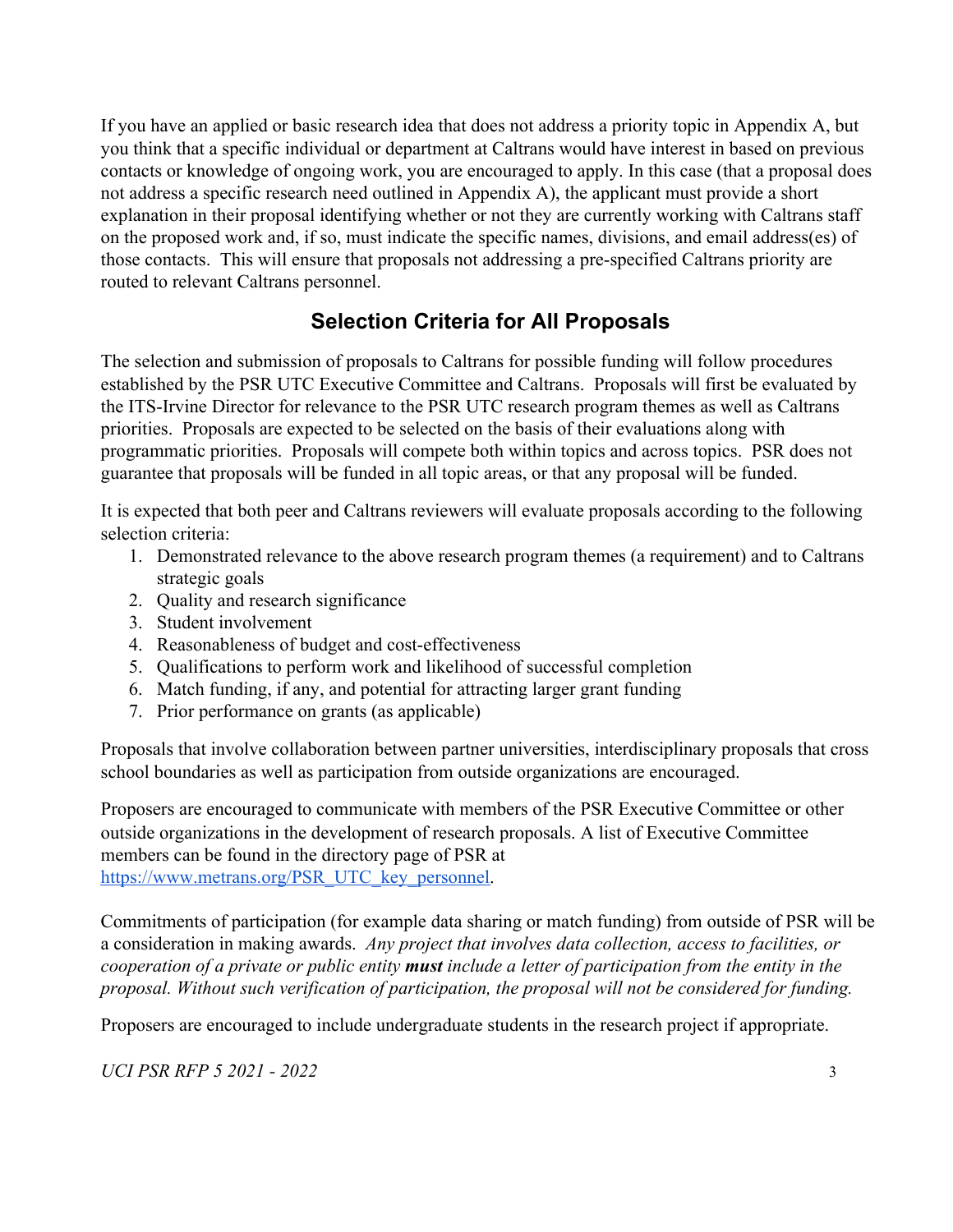There are potential funding opportunities through various university programs that could support students working on PSR projects. Proposers are strongly encouraged but not required by this RFP to explore such opportunities with their schools and the campus.

# <span id="page-4-0"></span>**Match Funding**

The USDOT University Transportation Center program requires a non-federal match as a condition of the federal funds. Caltrans provides only a portion of the required match. Thus PSR encourages proposals that include match funding from non-federal sources. Proposals that include at least a 10% hard match (e.g. contribution to direct costs from external source) will receive priority consideration. For additional information, contact ITS-Irvine Assistant Director for Research Coordination Craig Rindt  $\leq$ crindt+psr2021@uci.edu>.

# <span id="page-4-1"></span>**Project Selection**

The PSR Executive Committee will make project recommendations to Caltrans, taking into account reviewer evaluations, programmatic priorities, prior project performance, and partner recommendations. Caltrans will conduct additional reviews of these recommended projects and approve selected projects for funding. Executive Committee members are allowed to submit proposals, but are not allowed to be present during deliberations and voting related to their proposals.

## **Funding Guidelines and Restrictions**

<span id="page-4-2"></span>Budgets should be conservative and cost-effective. Funding should be directed at new and original work. In some cases, PSR and Caltrans will consider continuations of prior PSR Caltrans match projects that have achieved significant results and have a high potential for deployment, scholarly products or large grants. PIs may submit multiple proposals, though it is unlikely that any PI will be awarded more than one grant. PIs with current PSR grants are eligible to apply. However, grants will not be awarded to PIs with outstanding deliverables (draft or final report; research brief; data management plan compliance) on prior PSR grants.

Budgets for research project proposals may include salary and benefits for one tenured faculty for one month, one assistant professor for two months, or one professional researcher (postdoc, project scientist, etc) for up to four months. Teams of investigators may receive pro-rated shares of these salary levels (e.g., 0.5 months for tenured faculty with two months for researcher). Research project proposals should include funding for one graduate student researcher (for 49% time during academic quarters, preferably for 3 quarters, and for 100% during summer, though shorter appointments may be allowed). Caltrans funds cannot be used for non-resident student tuition. Inclusion of funding for undergraduate student assistants is encouraged, but not required. Note that inclusion of funding support for students is taken into consideration in the review and evaluation of proposals. Professional researchers such as postdocs are not considered students for this evaluation criterion.

A written justification for all supplies and travel is required. An amount not to exceed \$4,999 may be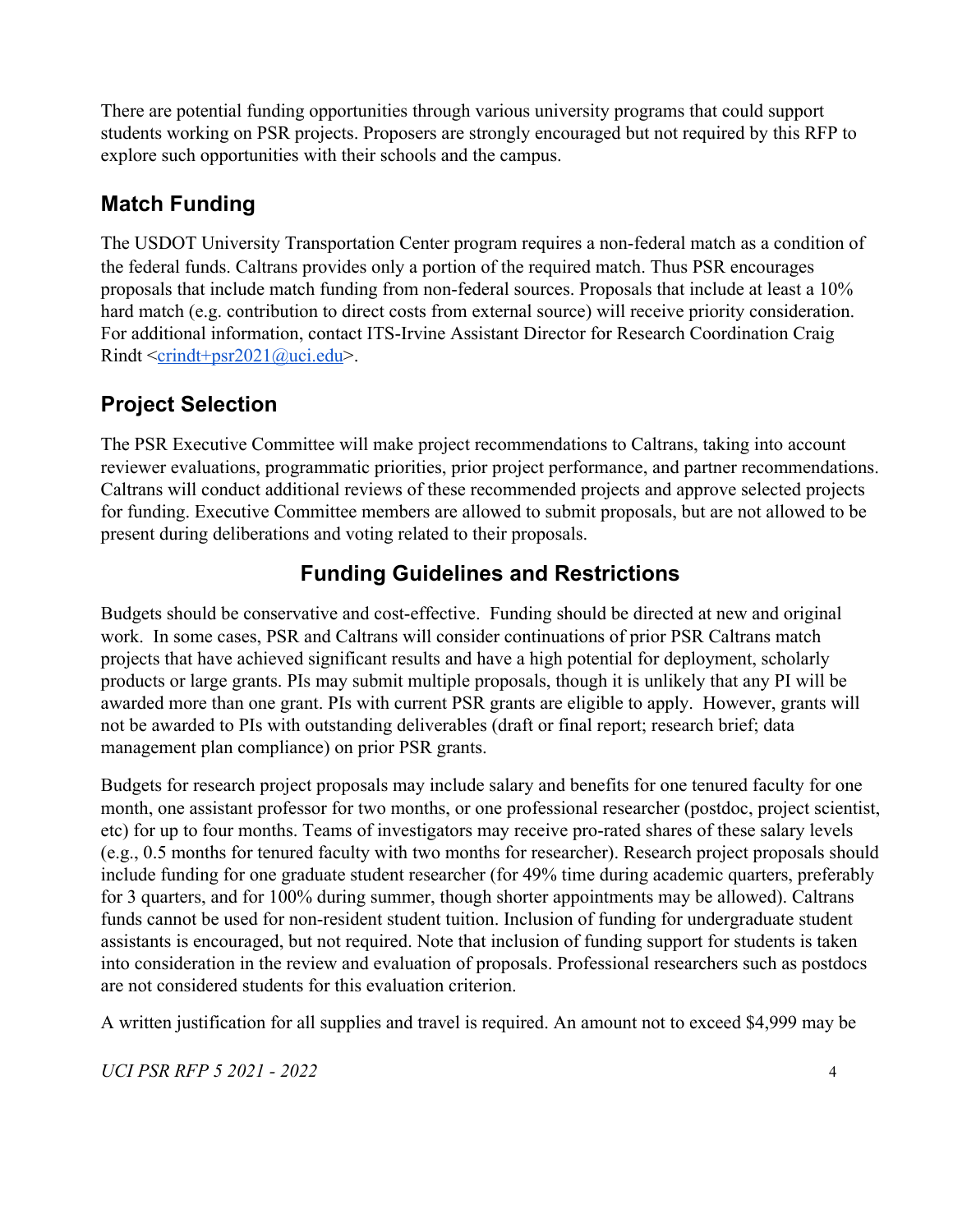included for office supplies, travel, and clerical support necessary for the conduct of the research and presentation of research findings at one academic or professional meeting (preferably in California). If more than \$4,999 is requested, the applicant must provide a thorough explanation, and all costs must be itemized. Allowed additional expenses include the following: costs of travel for data collection, costs of leasing special equipment or purchasing data not otherwise available, and costs of printing, processing, and mailing questionnaires. Permanent equipment is not allowable. International travel is not allowable. Travel to any Transportation Research Board meetings or events is not allowable on Caltrans funds. Consultant services are not allowed, and Business Service Contracts should be avoided on Caltrans funds.

UCI PSR funded proposals will have accounts administered by ITS-Irvine. At partner universities, accounts will be set up within the subcontract per each partner's policies.

### <span id="page-5-0"></span>**Funding Guidelines:**

- 1. Research project awards should have a maximum of approximately \$75,000 per year (including indirect costs of 20%)
- 2. The typical project duration is one year
- 3. **Note that conservative and cost-effective budgets are strongly encouraged.** PSR reserves the right to reduce the budgets of submitted proposals. Projects should be budgeted to begin in the fall quarter 2021, though the exact start date may vary.

## <span id="page-5-1"></span>**Project Requirements:**

All research projects have the following requirements for PSR.

- 1. Semi-annual progress reports conforming to PSR guidelines
- 2. A Draft Final Report, conforming to PSR guidelines, which must be delivered 30 days prior to the completion date of the project. The Draft Final Report is subject to peer review. The Draft Final Report should include an executive summary, data management plan compliance explanation, and documentation of the research project. It should be complete, original, well organized and accurate; and comply with report content and format guidelines (posted to the PSR website)
- 3. A Final Report that complies with the review comments and requirements must be delivered within 30 days after the review of the Draft Report. Draft Final and Final Reports are distributed via the PSR websites, and are submitted to PSR sponsors and to various publications databases
- 4. A separate statement listing publications, presentations and inventions resulting from research; names of students supported along with their degree status; and a summary of project results. This statement is to be submitted with the Draft Final Report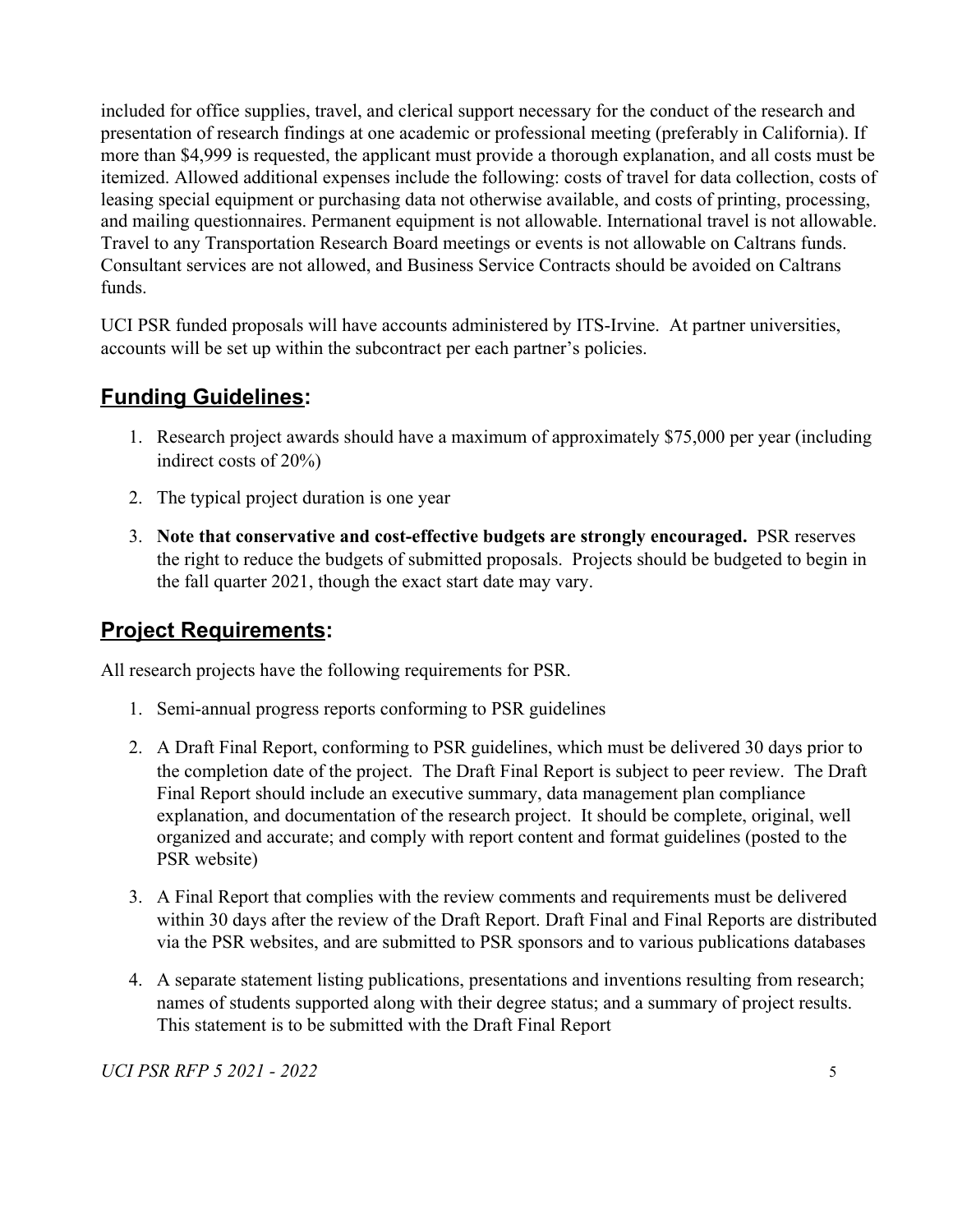- 5. A 2- to 4-page Research Brief suitable for a general audience that summarizes the main findings of the research and its contribution to practice or policy. This brief is to be submitted with the Final Report
- 6. A brief Biographical Sketch for each of the project's investigators to be submitted with the Draft Final Report. A template for the biographical sketch will be provided with the notification of award. At least one presentation of the funded project's research at a thematic conference or seminar organized by PSR
- 7. Timely reporting of all information requested for the PSR Annual Report
- 8. Copies of all papers submitted to journals or conferences that are based on the project's research. Copies should be provided to the PSR Administrator
- 9. Acknowledgement of PSR support in all work that results from PSR funding, including peer-reviewed publications and conference presentations
- 10. **Conformance to new data management requirements imposed by DOT.** More information is available here: [https://www.metrans.org/assets/upload/PSR\\_DMP.pdf](https://www.metrans.org/assets/upload/PSR_DMP.pdf)
- 11. **PI ORCID number.** PIs are directed to obtain and provide this number to the center administrator within 30-days of notification of project selection. Numbers can be obtained at https://orcid.org/register

<span id="page-6-0"></span>Projects funded by Caltrans will have additional reporting and budget requirements. Principal Investigators of proposals selected for Caltrans funding will be informed of these requirements during contract execution.

## **Proposal Instructions**

### <span id="page-6-1"></span>**Research Proposal Instructions**

Research proposals should be succinct and clearly written for a mixed technical and non-technical audience. Each proposal must include the following sections:

- 1. Project title and basic info (See sample template in Appendix D)
- 2. Project abstract
- 3. Description of proposed research, including project purpose, and relevance to PSR themes
- 4. Methodology and scope of work
- 5. Tasks, Schedule and Deliverables (steps that will be followed in executing the methodology, and when they will be completed)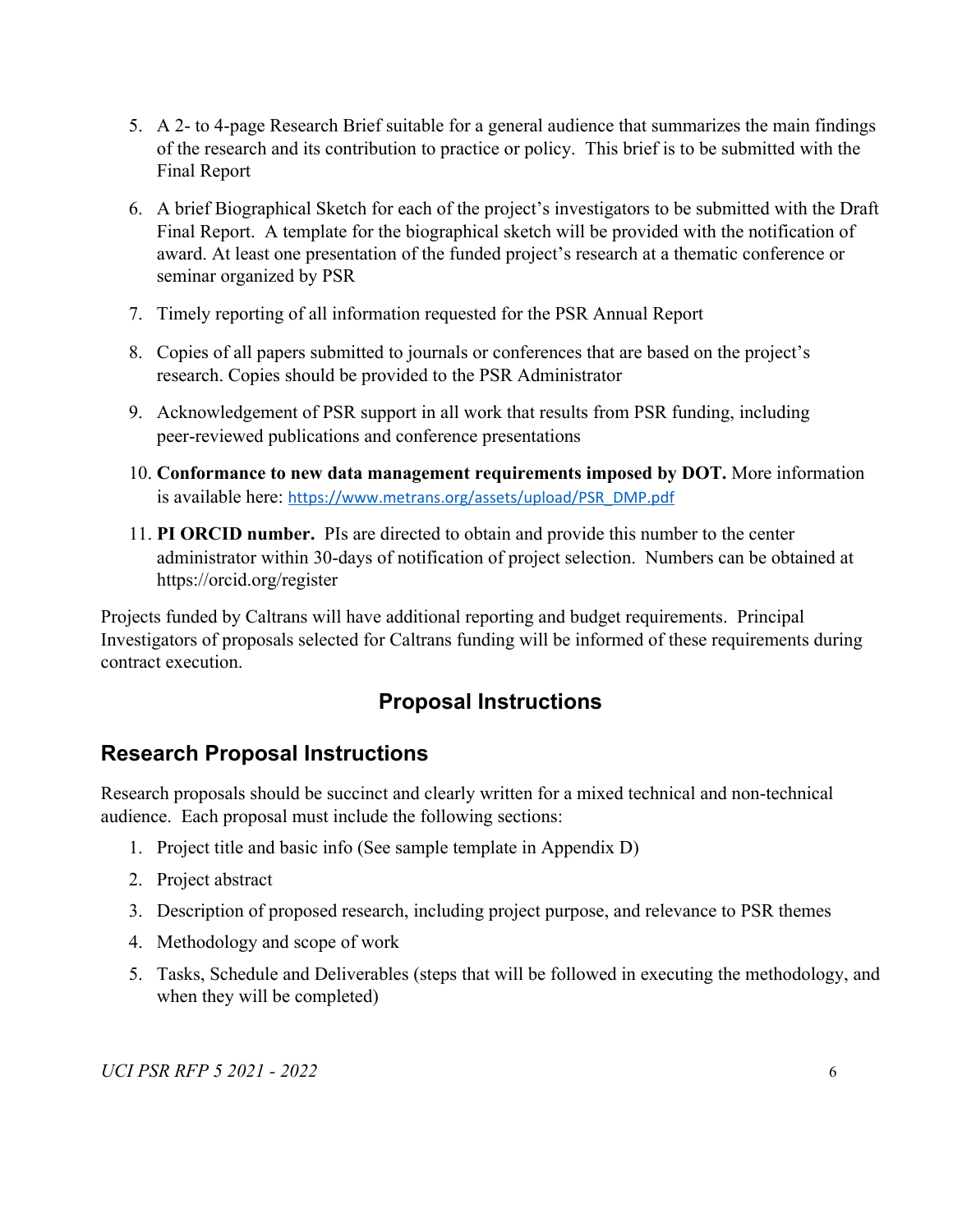- 6. Description of the expected research product and contribution to practice (e.g. peer-reviewed publication)
- 7. Description of how the PI will comply with the PSR Data Management Plan (DMP). The DMP is available at [https://www.metrans.org/assets/upload/PSR\\_DMP.pdf](https://www.metrans.org/assets/upload/PSR_DMP.pdf).
- 8. Qualifications (the research team's relevant skills and experience that will help ensure success)
- 9. Budget justification (strong justification should be provided for unusual expenses, e.g., equipment). The extent of student involvement should be clearly stated
- 10. Reference list
- 11. Budget (1 page.) See template in Appendix D. Contact Craig Rindt  $\langle$ [crindt+psr2021@uci.edu>](mailto:crindt@uci.edu) for questions about creating a budget for PSR proposals. Budgets should assume a start date of 8/16/21.
- 12. Letters of participation, or match funding commitment (attached, any number and length) *Letters of participation are required for any project that involves data collection from private or public entities, access to private or public facilities, or cooperation of private or public entities.*
- 13. Short bios for all investigators and a list of recent (past 5 years or less) publications and funded research projects (2-page maximum)

Proposals are limited to no more than 8 pages in sections 3 – 7. **Submitters are strongly encouraged to use the standard PSR Proposal and Budget Templates to write their proposal**, which include the necessary formatting specified in Appendix D (append the second sheet of the budget template as item 11 for the requirements above). Both of these can be found in the [online shared folder for this RFP.](https://drive.google.com/drive/folders/1H2PeWdliW7H6fmzn4PPfAgRMWzcc0k2z?usp=sharing) *Note that PIs of selected proposals will be asked to convert their proposal into a Caltrans-specific task order format prior to execution of the contract. Use of the standard templates will simplify this process.*

Proposals should demonstrate their responsiveness to PSR UTC selection criteria, according to the following guidelines:

| <b>Selection Criteria</b>                       | <b>Most Relevant Section(s)</b> |
|-------------------------------------------------|---------------------------------|
| Relevance to research theme areas               | Background/Objective            |
| Quality and research significance               | Methodology/Tasks               |
| Student involvement                             | Budget justifications           |
| Reasonableness of budget and cost-effectiveness | Budget justification            |
| Qualifications                                  | Qualifications                  |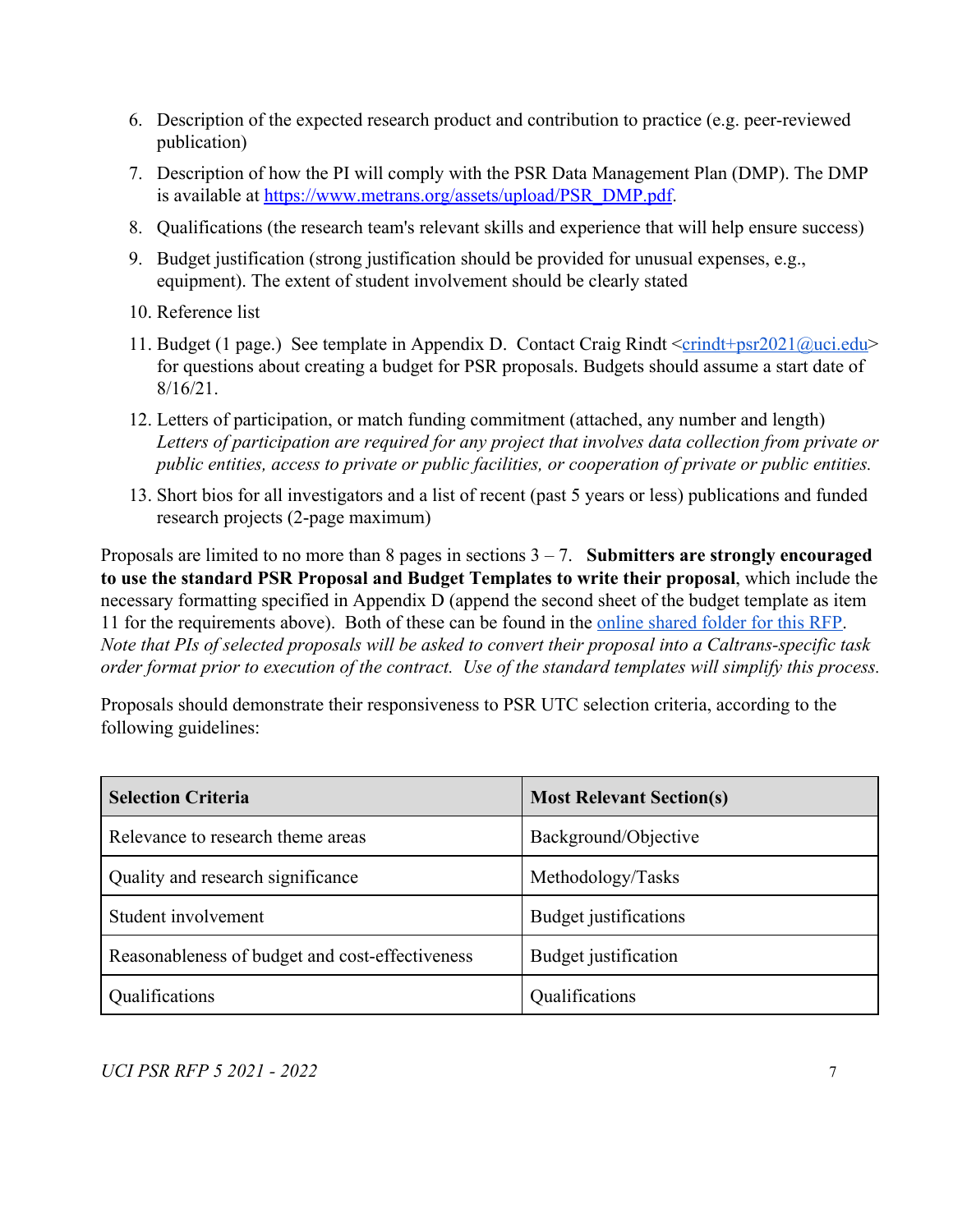| Match funding $\&$ potential for other grant funding | Budget justification, Methodology/Tasks |
|------------------------------------------------------|-----------------------------------------|
| Prior performance                                    | Prior project accomplishments           |

### <span id="page-8-0"></span>**Budget Instructions**

*For UCI:* Please use the [UCI Office of Research guidelines](http://www.research.uci.edu/sponsored-projects/contracts-grants-admin/proposal-prep/budget-general-info.html) in preparing your budget. Tuition charges are not subject to F&A charges. The F&A cost rate for PSR Caltrans Match projects is 20%. Proposers should contact their home department financial analyst for budget assistance. Any budget questions related to PSR requirements should be directed to Craig Rindt  $\leq$ crindt $@$ uci.edu>.

### **Submission Instructions**

<span id="page-8-1"></span>Proposals must be submitted via email to ITS Assistant Director for Research Coordination, Craig Rindt at [crindt+psr2021@uci.edu](mailto:crindt@uci.edu) **on or before 5:00pm PDT on February 28, 2021**.

NOTE to PIs: If more than one proposal is to be submitted, they must be submitted using separate emails. Proposals received later than the deadline will be rejected. **It is the responsibility of the PI to deliver the proposal by the deadline and to confirm receipt.**

Please note that all proposals must include a budget; proposals submitted without budgets will be determined to be incomplete and rejected.

### <span id="page-8-2"></span>**PSR will reject proposals that: (1) are received after the deadline, (2) do not conform to eligibility requirements, (3) are incomplete, or (4) do not conform to thematic requirements.**

## **Further Information**

For further information, UCI PSR Associate Director Prof. Stephen Ritchie can be reached at  $srtichie@uci.edu$ . In addition, check <https://www.metrans.org/psr-utc>for center organization and links to outside agencies. For further information regarding program rules and procedures contact ITS Assistant Director for Research Coordination, Dr. Craig Rindt at (949) 824-1074 or [crindt@uci.edu.](mailto:crindt@uci.edu)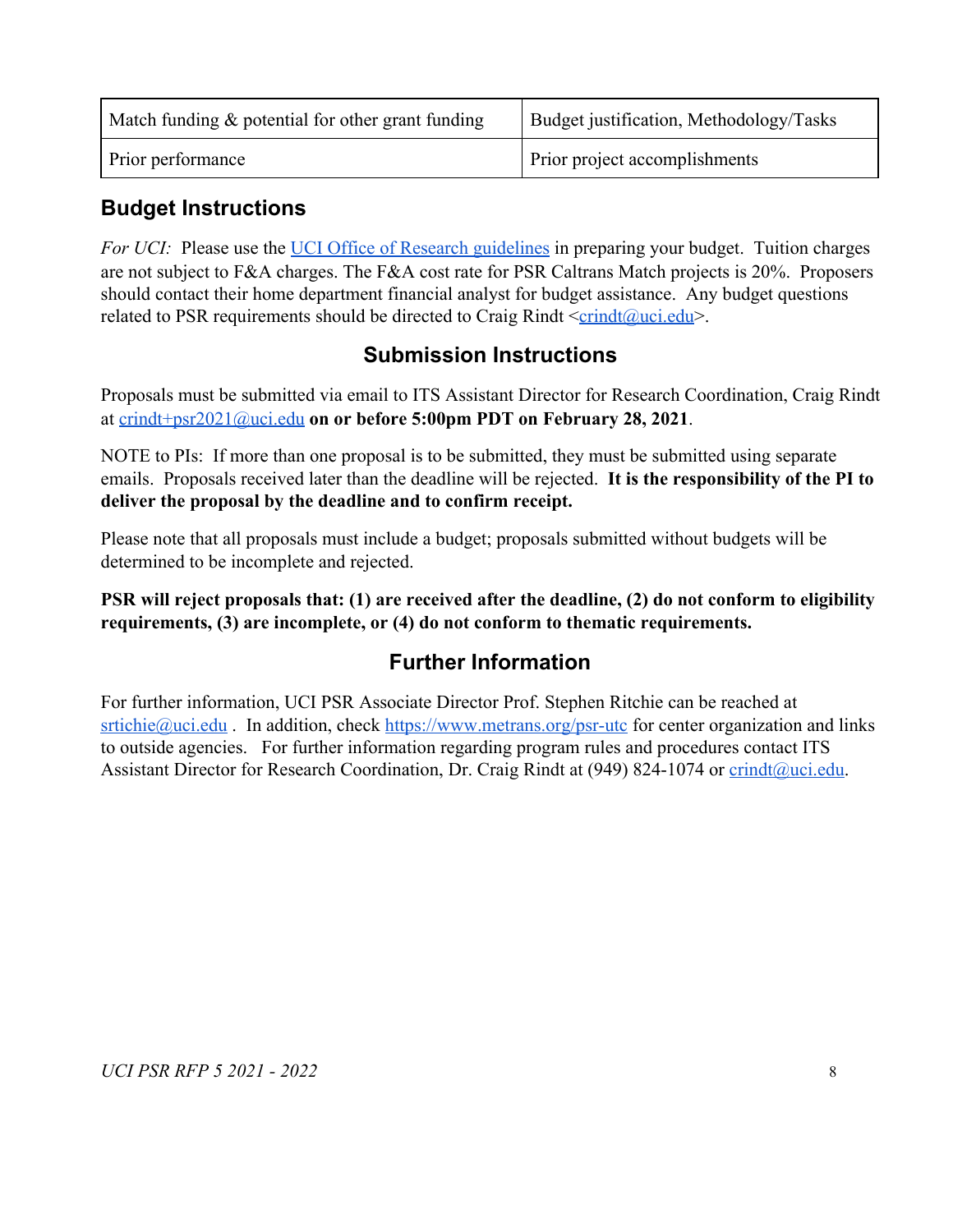# **Appendices**

- **● Appendix A Caltrans Research Needs for FY 2021-22**
- **● Appendix B Caltrans DRISI Research Goals**
- **● Appendix C PSR Research Themes**
- **● Appendix D Budget Information and Forms**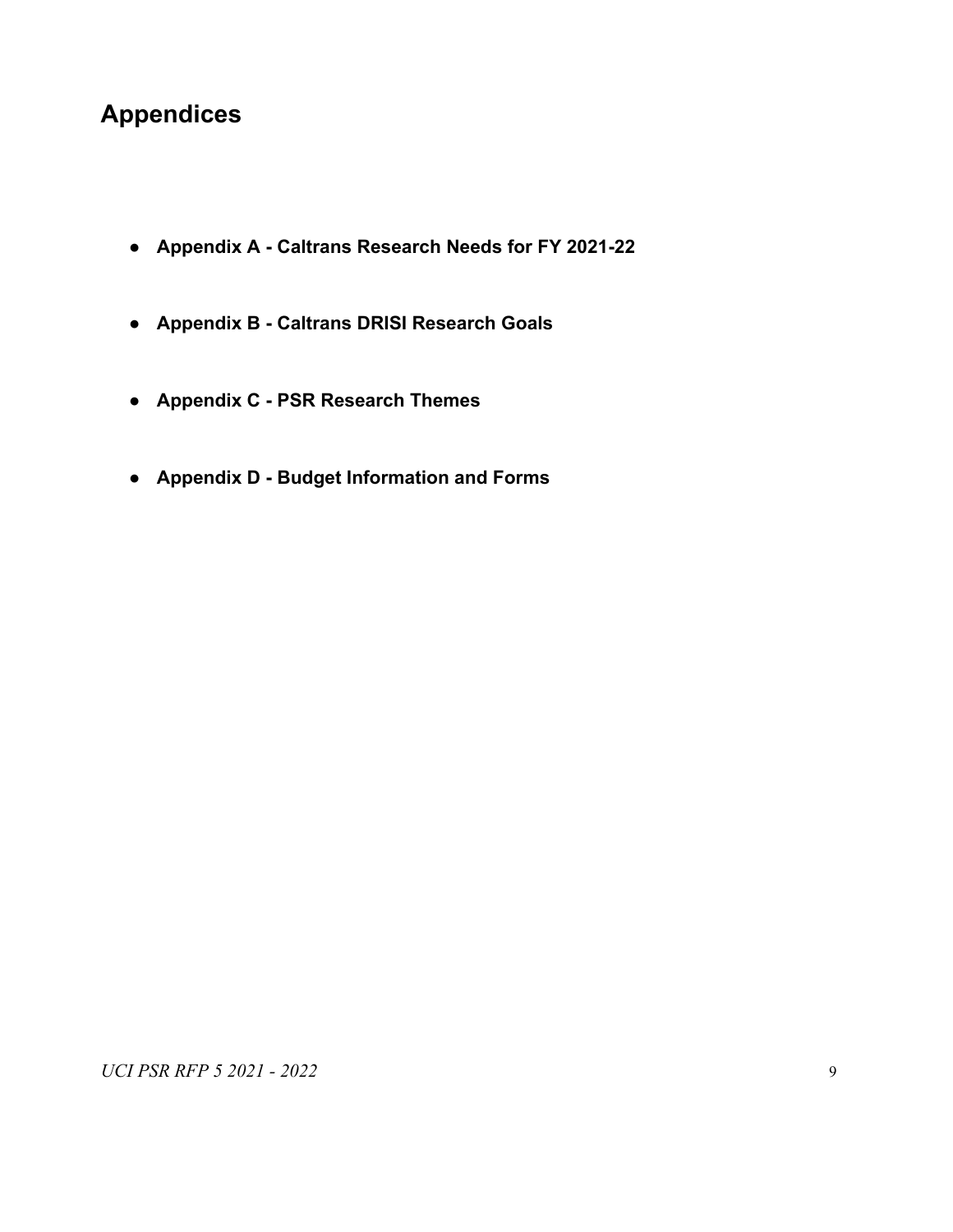## **Appendix A - Caltrans Research Needs for FY 2021-22**

#### <span id="page-10-0"></span>*Advancing transportation equity through transportation related tax credits for public participation*

**Research Need:** Explore a transportation tax credit or other assistance for qualified low-income Californians to attend public meetings

**Research Description:** Is cost of transportation to public hearings or workshops a barrier for participation by disadvantaged communities? What level of incentive will increase attendance by low income households?

**Potential for Implementation:** Remove barriers to participation in transportation planning and decision-making within marginalized communities.

#### *Assessing the role of Indian Reservation Roads in freight movement*

**Research Need:** The Indian Reservation Roads (IRR) program, established in 1928, funds maintenance, construction, and improvement of IRR routes that do not receive state funding through federal-aid funding (CA IRR Tech Report). Currently, FHWA is assigned oversight of the Tribal Transportation Program (formerly the IRR program) and is responsible for determining available funding to allocate to the Bureau of Indian Affairs (BIA) for projects on the National Tribal Transportation Facility Inventory (NTTFI), formerly the IRR system (CA IRR Tech Report). Many of California's Tribal lands are accessed from or served directly by the State highway System, including routes identified within the State Highway Freight Network. Future study is needed to determine what role the NTTFI (formerly the IRR system) plays in the movement of freight to and from the Tribal lands of California.

**Research Description:** The objective of the proposed study would be to analyze California's NTTFI designated roads to identify which Tribal Transportation Program (TTP) routes (or portions of routes) are already on California State Freight Highway Network, to collect goods movement data on the IRR system, and to determine how the NTTFI system supports freight movement within the California as a whole.

#### *Assessment of California climate change resiliency strategies*

**Research Need:** Explore the deployment of resiliency strategies in the state's most vulnerable communities.

**Research Description:** Explore implementation of climate change policies that reduce GHG from transportation operations and projects. Explore impact of investments for climate resilient transportation infrastructure.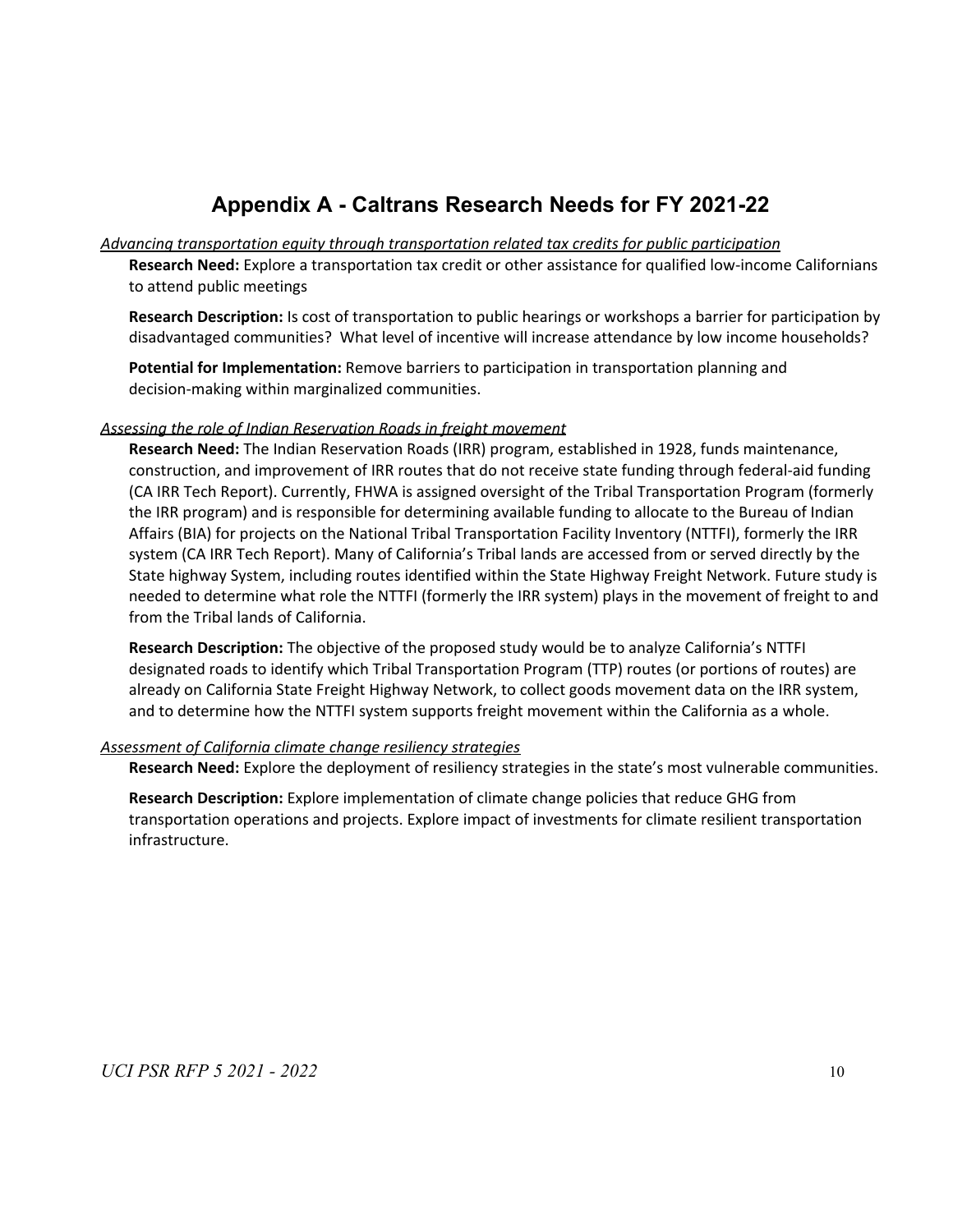#### *Potential for Implementation: Expansion of District Climate Change Vulnerability Assessments*

#### *Commodity flow survey for pass-through cargo*

*Research Need: More information is needed on the composition and volume of pass-through freight traffic, that* with both an origin and destination outside of California, in order to better understand the related costs and *benefits.*

*Research Description: Analysis of commodity flows to more accurately assess multimodal freight related travel* with both an origin and destination outside of California. Also, the study may include an economic analysis of *these freight movements, including environmental effects.*

#### *Digitizing corridor airspace for Advanced Air Mobility*

**Research Need:** The vision behind Advanced Air Mobility (AAM) is for a safe and efficient aviation transportation system that will use highly automated, low noise, and low polluting/zero emission aircraft to transport passengers or cargo at lower altitudes within urban, suburban, or rural environments. This form of transportation will impact the airspace, existing transportation modes and networks, and underlying communities. Caltrans should initiate planning activities and research to better understand, anticipate, and plan for AAM integration as a new mode of transportation.

**Research Description:** Prepare a digital airspace corridor project that involves 3D digitization along a key transportation corridor and an existing airport airspace. Research will include:

- Identifying the proper software tools that can be employed for airspace digitization. Partner with software provider or airspace digitization provider as needed.
- Leveraging existing AAM literature, feasibility studies, and white papers
- Developing the airspace model over a selected geographical region
- Testing the model with AAM simulations
- Evaluating impacts including transportation corridor, airspace, and surrounding community
- Documenting findings and developing lessons learned

**Potential for Implementation:** Once this model and study is completed it can serve to inform Caltrans and local agency planners on the issues, challenges, and opportunities around AAM deployment in California regions.

#### *Early consideration of tribal heritage sites and cultural landscapes in long range transportation planning*

**Research Need:** During environmental review and project delivery phases of Caltrans projects, Native American tribes continue to express concerns regarding the effects of transportation and land use developments on tribal heritage sites and landscapes. Tribes indicate a desire for such heritage resources to remain intact/undisturbed, and the preservation of 'sense of place' is a key concern. The ability to avoid and minimize impacts to tribal cultural heritage resources at a large scale is limited during project delivery phases by the fact that state and federal historic preservation laws are not triggered until there is a programmed/funded project. These laws require the identification and treatment of tribal cultural resources in consultation with tribes, but lack of appropriate planning leads to disjointed preservation efforts and project delays.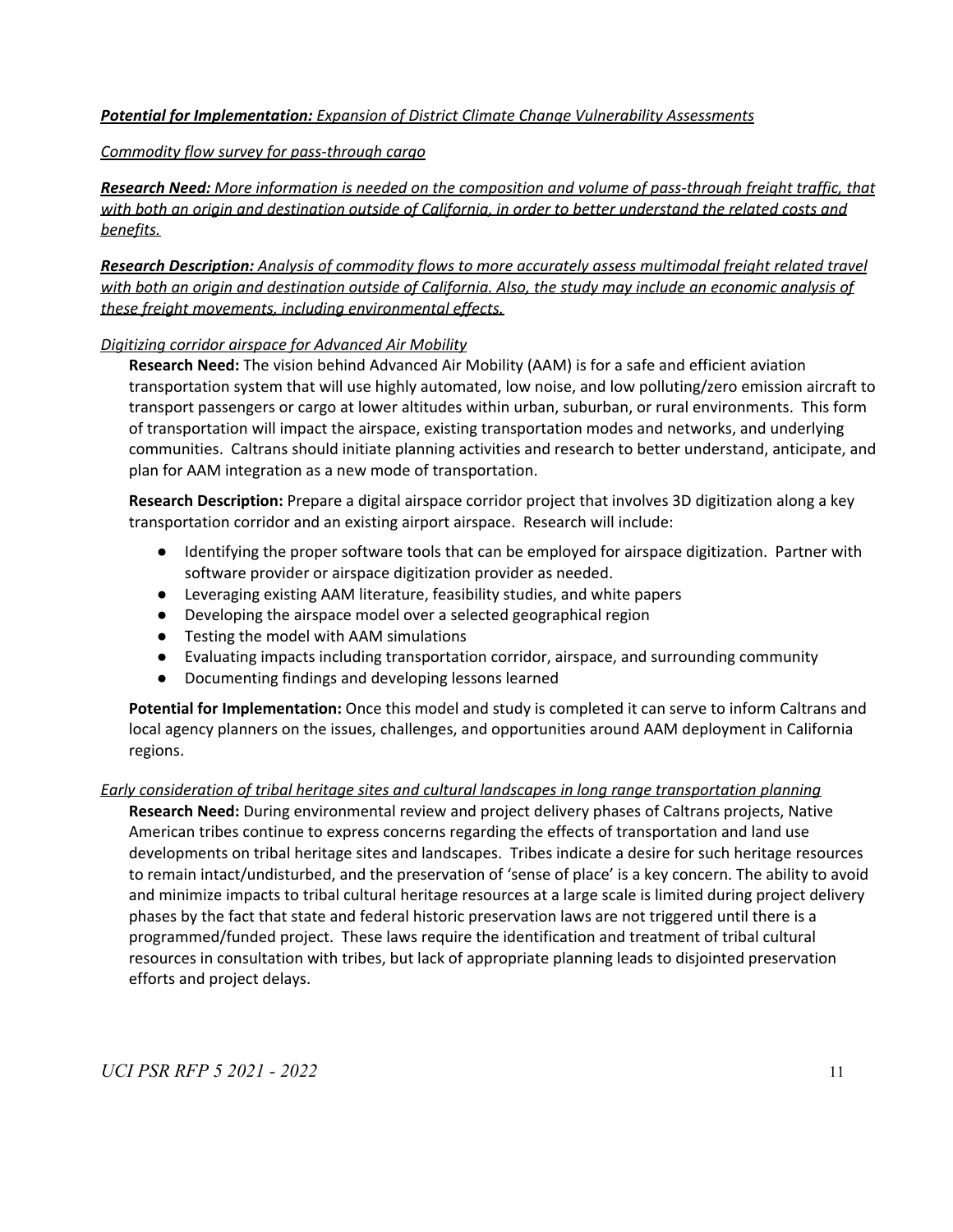Since transportation planning, land use, and environmental considerations all intersect, the ability to engage with tribes about heritage resources and landscapes during earlier project phases would help inform larger local and regional efforts to promote the preservation of tribal heritage places.

In addition, the tribal values that call for the preservation of cultural heritage sites and landscapes are compatible with many of the State of California's goals around land conservation and climate resilience. Early engagement with tribes as part of long-range planning provides opportunities for mutually beneficial partnerships and more effective preservation of tribal cultural heritage in the state.

**Research Description:** FHWA's Planning Environmental Linkages Initiative provides a framework for early stakeholder engagement to promote the protection of environmental resources; however, the application of these concepts specifically to early engagement with tribes around tribal historic preservation issues is not in broad practice. More information is needed on how best to operationalize these planning and coordination principles with Tribes to achieve the intended goals.

Caltrans requests research focused on identifying potential best practices for early engagement with tribes on cultural resource issues, as well as any limitations. This may be accomplished through interviews and case studies to help inform the Department's policies and programs and to help advance multi-benefit, cross-sector, cross-jurisdictional landscape scale collaborations for land use and resource stewardship (this white paper addresses landscape level collaboration in CA and would be helpful in this research effort).

**Potential for Implementation:** Earlier engagement with tribes about cultural heritage preservation concerns prior to project delivery scenarios, ultimately reduces conflicts during project delivery (which minimizes costs, delays), improves historic preservation outcomes, and fosters better tribal government diplomatic relations. See more Planning Environment Linkage references and source information on the Caltrans NACS Branch webpage.

#### *Economic and environmental impacts of expanded short line rail service*

**Research Need:** To shippers, the ability to use short line railroads means lower transportation costs, more flexible local service options, and a greatly expanded market reach for local products through their Class I railroad partners. In order to promote smart investments in short line rail service, it is important to understand and quantify the potential benefits of short line rail versus the cost of expansion.

**Research Description:** A paper outlining the current state of knowledge around suitable markets for short line rail, potential for modal shift to rail, cost of expansion or other barriers to entry, and expected travel related effects of different short line expansion scenarios.

#### *Environmental impact avoidance in freight corridors*

**Research Need:** While California sees significant economic benefit (such as jobs, sales tax) by serving as the nation's global gateway, there is an associated cost exerted by the significant pass-through freight moving by truck and train. Research is needed to explore methods to reduce or eliminate negative externalities from freight movement, especially air quality effects.

**Research Description:** A white paper or small research project reviewing best practices or case studies around freight-related impact mitigation. Another potential product is a list of strategies with an assessment of their effectiveness in certain situations.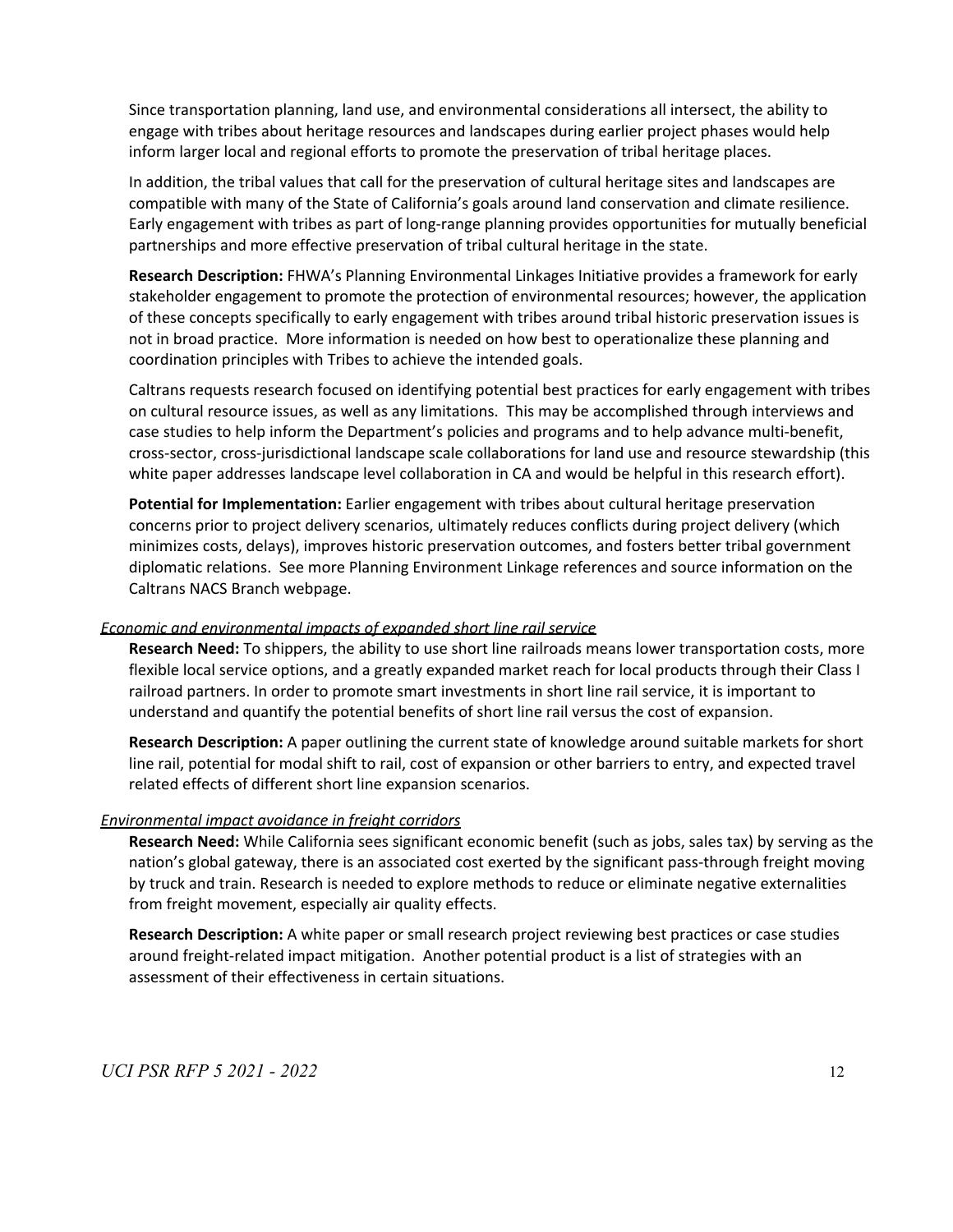#### *Equitably addressing issues arising from the use of State transportation facilities for shelter*

**Research Need:** Caltrans faces the issue of equitably resolving safety, health, and operational issues that arise from people using the state right of way for shelter. What are the impacts of the presence of these individuals and what are the best ways for the State to fulfill sometimes competing responsibilities? What partnerships could facilitate improved efforts to meet the needs of California's homeless population?

**Research Description:** Caltrans seeks a study or white paper on best practices in resolving health, safety, operational, and other issues as a result of the unauthorized use of state owned land and facilities.

#### *Expand remote access to jobs, goods, services, and education*

**Research Need:** Outline how telework can reduce VMT and GHG. Refine the relationship between telework and VMT reductions, as there are conflicting thoughts on the effectiveness of telework as a GHG reducing tool. This can be further refined to define which strategies work together with telework to reduce GHG emissions.

**Research Description:** Study the implications of a variety of policies and incentives to reduce VMT and GHG through the promotion of telework. One particular area of inquiry may be whether or not the expansion of internet access can have VMT reducing effects.

#### **Potential for Implementation:**

- Incentive for telework policy expansion
- Support broadband deployment in projects
- Inclusion in CTP 2050 Implementation and future iterations of the CTP

#### *Exploring Distributed Ledger Technology (DLT) for reducing friction in fare payments*

**Research Need:** Existing options that California transit riders have in fare payments, such as cash, discounts, passes, etc., hinder efficient trip planning, especially for a multimodal trip. The non-standardized practice of accepting various fare payment options by transit agencies leads to confusion. It creates a negative perception of the State's transit systems, which ultimately impacts ridership.

Research shows that transit riders invest additional times in purchasing tickets if using cash, which adds to their existing waiting and riding times at transit stations. Payments through cash, which is popular among unbanked and rural residents, puts these groups of riders at a disadvantage – as these riders depend heavily on the use of transit for commuting. For multimodal riders from these groups, cash payments for boarding a new mode for transfer, the whole experience of riding the transit is discouraging.

Therefore, a standardized fare payment structure could be planned to address these issues to increase California's transit ridership. A significant effort could be using a single ticket purchase of a multimodal trip and consolidating various fare payment types into a single transaction.

Distributed Ledger Technology (DLT), which is synchronized management of transactions across various parties, has recently emerged as a success in cashless payments being managed by transit agencies worldwide. The technology allows keeping the transaction fee to the bare minimum, is interoperable and scalable, and provides a safe and reliable financial environment of record-keeping assisting the unbanked riders. Further success of the DLT in this process has been enhanced through smartphone applications, thereby encouraging contactless payments during the current pandemic periods of COVID-19. The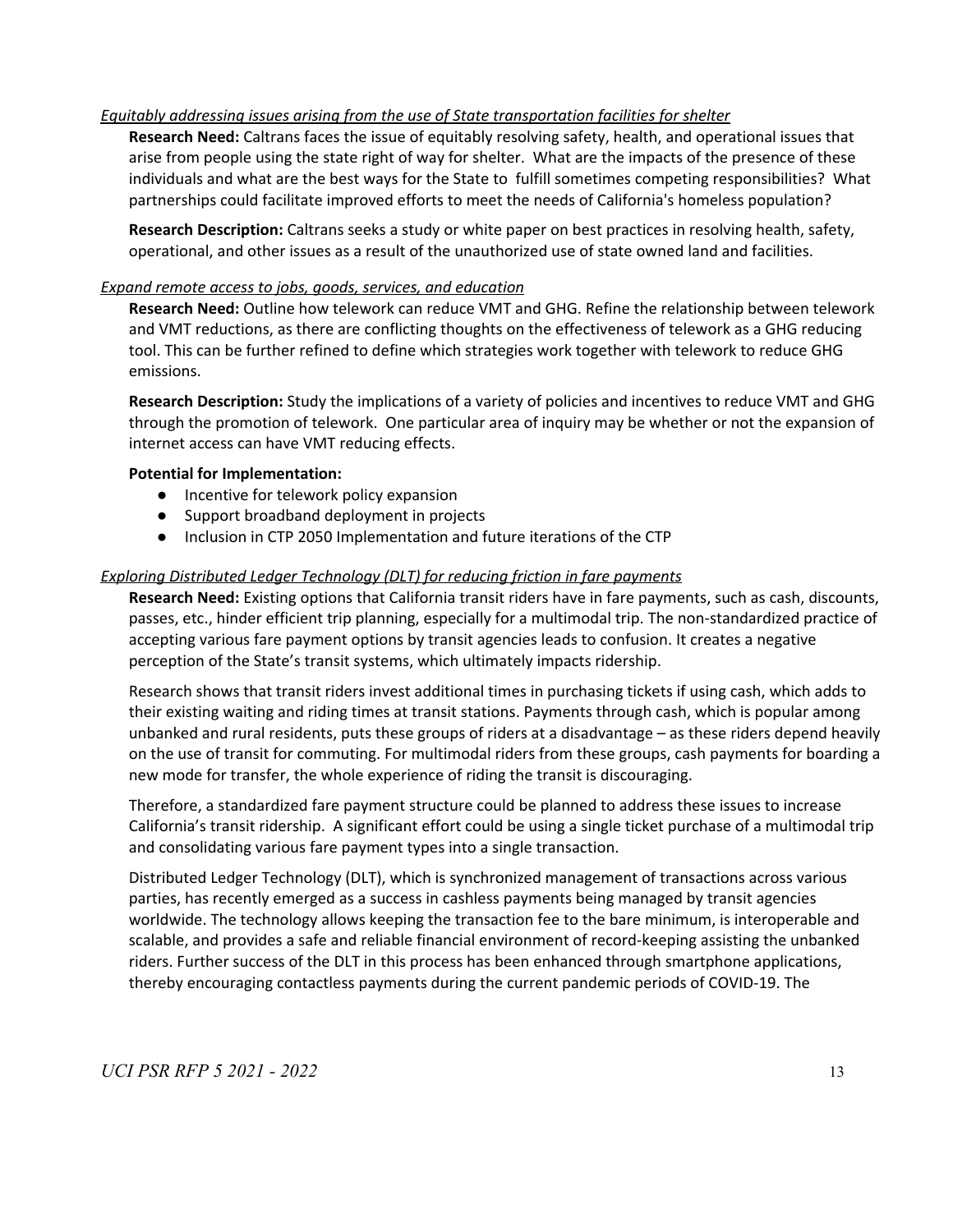application further facilitates various travel planning needs and routes consisting of bookings, tickets, and payments for all the modes used in a multimodal trip.

However, the extent to which DLT could succeed in its application by California transit agencies is unknown. In this aspect, with a diverse network of transit agencies and systems, various modes, and fare payment structures and collection methods, California can serve as a perfect testbed to evaluate DLT in reducing friction in payments.

**Research Description:** The objectives of this research would be to identify challenges transit agencies and riders in California face with various fare payment structures and to explore the applicability of DLT in overcoming the identified challenges. Therefore, the research activity will involve the following: i) conducting literature reviews to document the application of DLT in public transportation systems, especially in the management of fare payments, ii) developing a questionnaire-based survey to gather inputs on using DLT from various transit agencies of California, iii) data collection using the survey execution, vi) data analysis and vi) recommending best practices for a successful implementation of DLT across the transit agencies of California.

**Potential for Implementation:** Recommendations will be made to overcome existing challenges in DLT implementation by various transit agencies in California, whether serving rural or urban riders. Further, transit service improvements primarily through reduced travel times, transaction fees and increased satisfaction levels of transit users can be assessed through DLT deployment as a pilot study.

#### *Facility name assessment pilot for Caltrans District 4*

**Research Need:** Caltrans is responsible for creating a safe, equitable and inclusive transportation system for all. As such, Caltrans must seek to understand its role in institutional inequity both historically and in the present. Named freeways, highways, structures and other appurtenances that are part of the California State Highway System may have equity, racial and representational justice issues associated with them; however, Caltrans currently lacks a comprehensive inventory of such facilities and a context for understanding issues of racism and equity that may be associated with them. In addition, a framework for identifying and addressing current concerns, issues and potential reasons why a facility may be associated with racism and negative equity issues does not exist. Finally, a decision-making protocol is needed to guide procedures surrounding the identification, documentation, and resolution of such equity issues within the California State Highway System. Such a protocol is needed to provide guidance regarding compliance and possible removal, renaming or other such actions for facilities which may have equity issues and for Caltrans to act in an equitable manner.

**Research Description:** Conduct a pilot project in District 4 that meets the following objectives with the goal of applying the results Statewide.

- Identify and inventory Caltrans facilities within District 4 that are potentially associated with issues of equity.
- Develop a context statement documenting the methodologies and possible reasons, which would cause the name of a State-owned facility within the Caltrans District 4 right-of-way to be considered racist or hold negative equity impacts for the public .
- Create a decision-making protocol identifying the appropriate path forward once a State-owned facility with potential equity issues has been identified, and to address the documentation,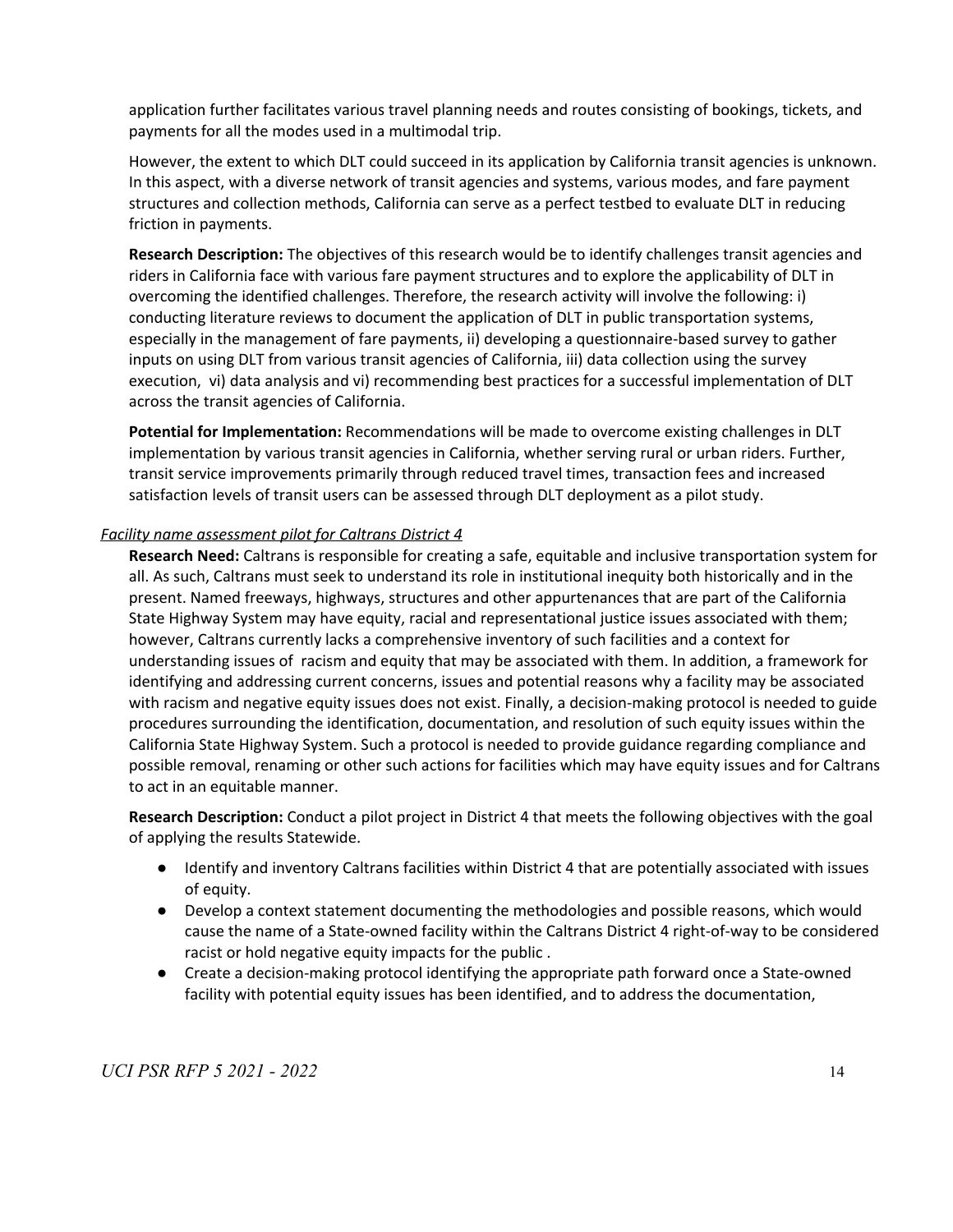compliance and possible renaming, removal or other action to resolve the equity issue associated with an identified facility.

#### *Feasibility, and efficiency benefits, of dedicated truck lanes*

**Research Need:** Separating freight from other traffic may reduce congestion and the chance of traffic incidents related to mixing commercial and non-commercial vehicles. What are factors that have led to successful truck only projects in the past, what are some current barriers in California, and what benefits could be expected from separating truck and non-truck facilities?

**Research Description:** Study looking at considerations in the planning of truck-only facilities, successful and unsuccessful cases of the past, and the creation of a methodology to accurately assess costs and benefits.

#### *GTFS, wayfinding, and transit ridership*

**Research Need:** The California Integrated Travel Program (Cal-ITP) has instituted the California Minimum General Transit Feed Specification (GTFS) Guidelines and GTFS-Real Time (GTFS-RT) guidelines. GTFS is a method of receiving information about transit routes and fares, among other information, for use in transit planning and management applications. GTFS-RT provides real-time information, such as vehicle location, for dynamic trip-planning and management services. As agencies are added to the system, it is vital to measure the benefits of being added to Google Maps, Transit et al on ridership, ease of use, and other aspects of transit ridership. Having this information will allow Cal-ITP and transit agencies to adjust their offerings to better serve transit riders. Both qualitative and quantitative approaches should be considered on the impact of being in and out of major app systems. The research need is to determine how "digital wayfinding" impacts ridership.

**Research Description:** The research will employ a mixture of qualitative and quantitative methods to document the state of digital wayfinding and develop a methodology to link to ridership, or lack thereof. The research will add a specific focus on real-time predictions. The researchers will focus on transit agencies within California and how they use digital wayfinding and linking that to ridership. Rural agencies with sparse schedules are critical in this research because they have the fewest resources.

**Potential for Implementation:** The researcher will deliver a research paper and code repository as a final product. This research paper will help guide Cal-ITP and other transit decision makers in guiding transit infrastructure and programs in California. The code repository will assist in this.

#### *Improved tools for "state of good repair" project prioritization*

**Research Need:** Improve statewide risk and deteriorating modeling and life-cycle costing tools to minimize long-run maintenance costs and more efficiently manage assets.

**Research Description:** Identify at-risk infrastructure and apply life cycle cost assessments to hypothetical improvements, taking into account the cost of inaction.

**Potential for Implementation:** Identify at-risk infrastructure; identify expenditure of maintenance costs.

#### *Infrastructure technology to improve travel safety for vulnerable road users*

**Research Need:** Research is needed on infrastructure design that enhances safety for vulnerable roadway users such as bicyclists, pedestrians, scooters, people with disabilities, and other users of non-auto modes of transportation.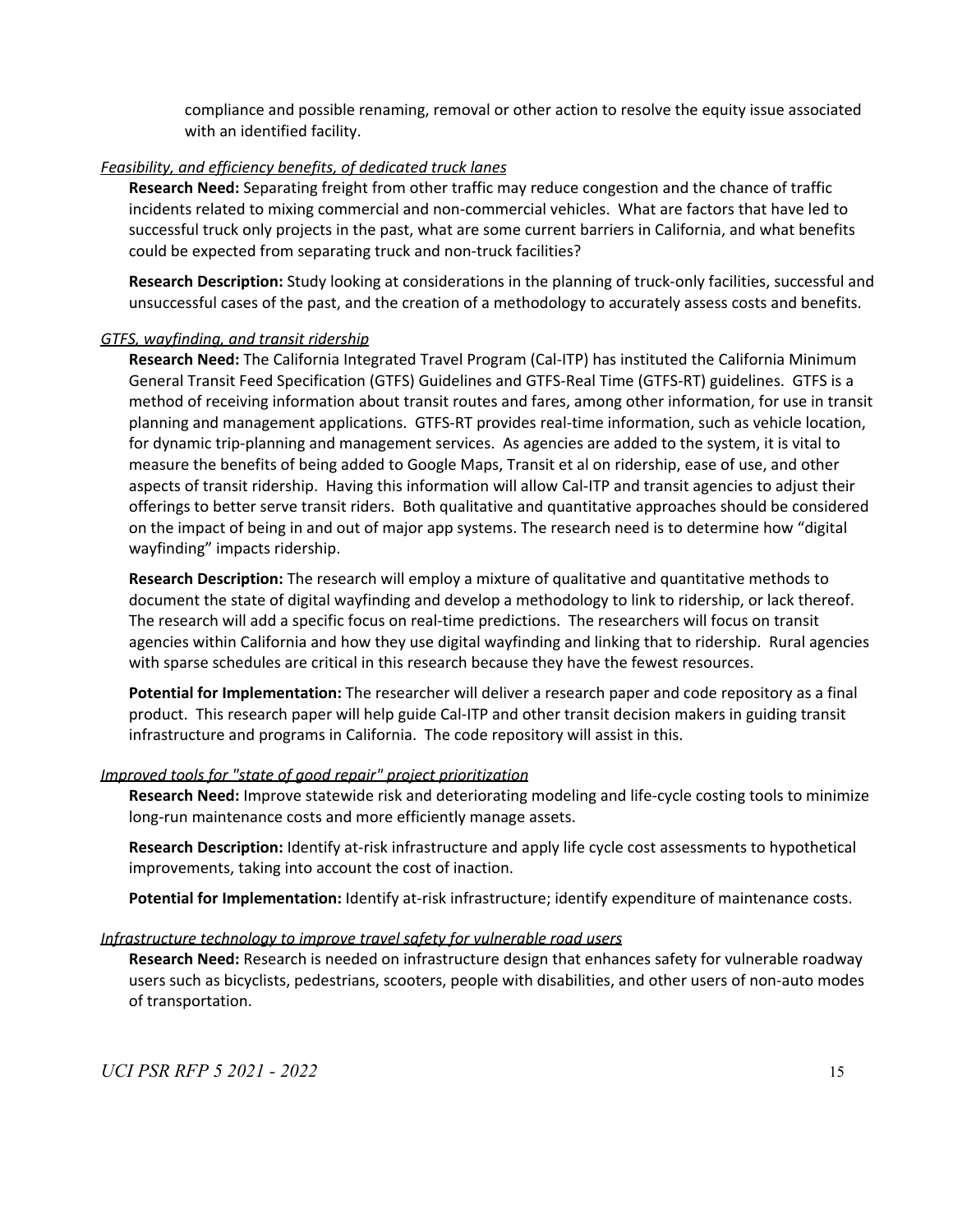**Research Description:** Investigate technology applications to improve critical infrastructure security monitoring and reduce potential threats.

**Potential for Implementation:** Explore impact of investments for improved security monitoring applications. Provide real-time data to transit agencies for technology applications. Standardize Caltrans district road-user data.

*Innovative technology and practice to improve goods movement and infrastructure post-COVID-19*

**Research Need:** Over the last decade, the increased prevalence of ecommerce and home deliveries, autonomous trucking and warehousing, and innovative clean freight technologies have evolved the freight landscape. Consistent with the CFMP and Sustainable Freight Action Plan, the CTP 2050 aims to leverage these innovations to move goods more effectively.

**Research Description:** Explore infrastructure and operational strategies to meet demand for deliveries post-COVID-19, including research into the benefits and tradeoffs of drone deliveries, bike delivery services, staging areas, loading zones, and pick-up centers.

**Potential for Implementation:** Knowledge of how to navigate through or subvert challenges posed to goods movement when under external logistical challenges may lead to new policies or programs.

#### *Inventory of the effectiveness of transit, rail, and shared mobility improvements*

**Research Need:** Many policies and programs exist to improve access to transit, rail, and shared mobility options. What is the relative effectiveness of policies directed toward increased adoption of these modes?

**Research Description:** Study the implications of a variety of policies and incentives to increase options for transit, rail, and shared mobility ridership, including:

- Economic and travel impacts of tax benefits and subsidies for transit commuters or other non-auto modes
- benefits and tradeoffs of universal fare-free transit
- Improved integration of travel, such as through the California Integrated Travel Program (Cal-ITP), which creates statewide standards for fare integration, trip planning, and data reporting
- Modernization of transit systems through ITS elements like signal priority, automatic passenger counters, and real-time traveler information systems (Transit Performance measurement, fare integration)

#### *Managing the adoption of connected and autonomous vehicles in disadvantaged communities*

**Research Need:** Investigate potential policies that expand CAV access to aging and youth populations, underserved communities, unbanked and low-income users, and users with disabilities.

**Research Description:** Certain communities may be underserved by public transportation, exposed to a lack of social distancing in public transit, or are reliant in some way due to lack of access. How would fleet CAVs affect travel behavior in disadvantaged communities? This study would involve an investigation into whether or not increased access to Connected Autonomous Vehicles can improve access to important destinations.

**Potential for Implementation:** Information can be useful in the deployment of statewide policy on the adoption of CAV fleets.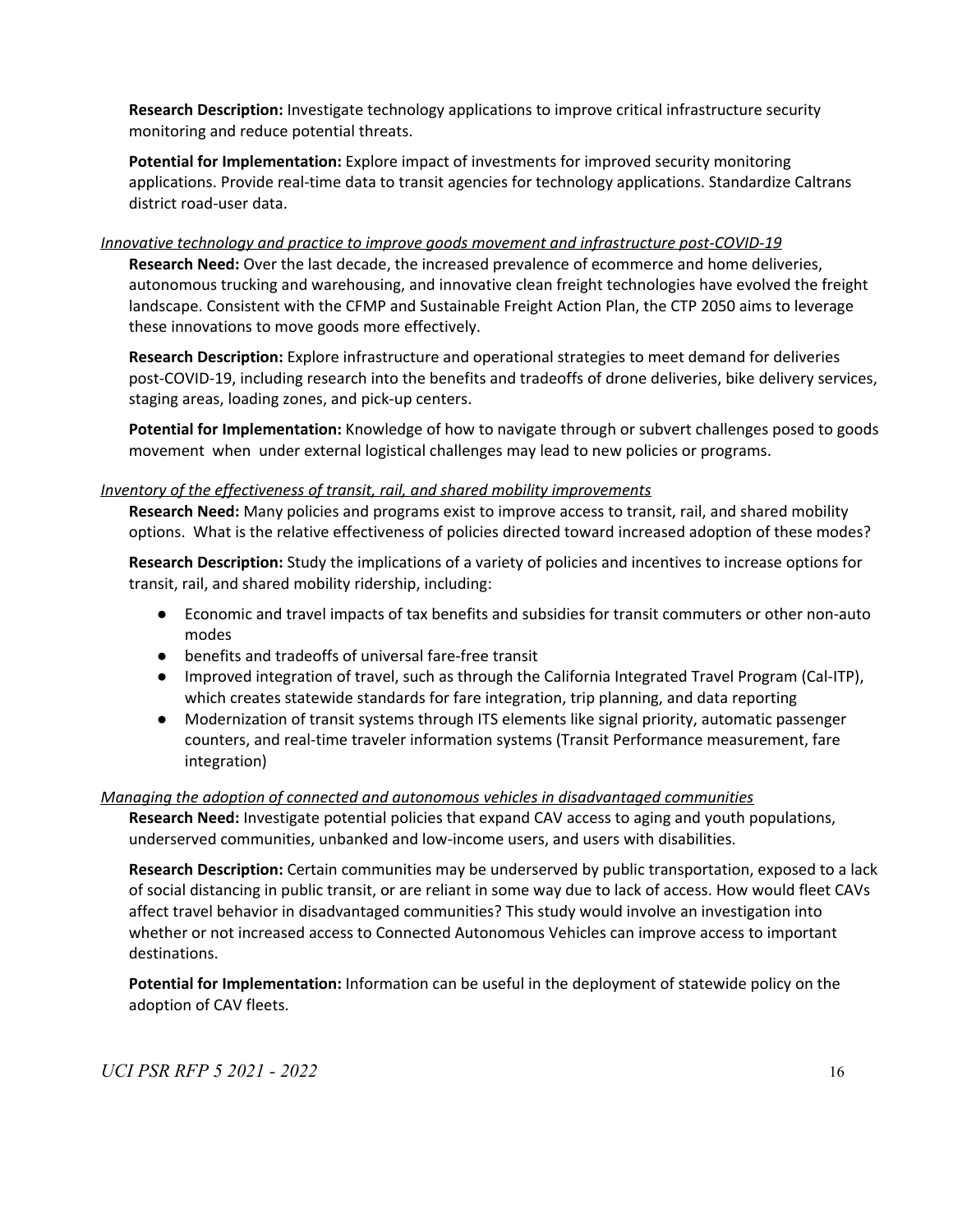#### *Methods to expand access to safe and convenient active transportation options*

**Research Need:** Highlight areas in which access can be improved for active transportation. Explore new methods and regulations to encourage active transportation.

**Research Description:** Study the implications of a variety of policies and incentives to improve access to safe and convenient active transportation. This could include safe, performance-based methods for setting speeds lower than the 85th percentile or demonstrate possible modifications to permitting policy to allow more active transportation in the state ROW.

**Potential for Implementation:** District Active Transportation Plans; CTP 2050 Implementation and future iterations of the CTP; Safety Plans.

#### *Modeling truck/bus created fugitive dust on highway roadsides with narrow or absent shoulders*

**Research Need:** Most of the existing fugitive dust studies found on a search of the literature investigated dust created by traffic on the paved highway surface. A study completed by the University of Nevada and the San Joaquin Valley Unified Air Pollution Control District in 2011, reports the first empirical estimate of particle emissions from unpaved shoulders of paved roads (H. Moosmüller, J. A. Gillies, C. F. Rogers, D. W. DuBois, J. C. Chow, J. G. Watson & R. Langston (1998) Particulate Emission Rates for Unpaved Shoulders along a Paved Road, Journal of the Air & Waste Management Association, 48:5, 398-407, OI:10.1080/10473289.1998.10463694). This study confirms the theory that large vehicles with poor aerodynamics traveling at high speed result in significant dust entrainment. While not the source of the highest fugitive dust emissions for the basin, depending on conditions, shoulder generated dust could have significant effect on local air quality.

**Research Description:** The objective of the proposed study would be to model dust plumes to determine extent and volume of dust plume under expected climate change conditions (warmer, drier for longer periods) at different shoulder widths to determine optimal widths of paving necessary to alleviate the additional dust created by an ever-increasing number of large vehicles.

#### *Opportunities for housing the unsheltered on State-owned right of way and associated costs and impacts*

**Research Need:** With California facing an unprecedented crisis of homelessness, Caltrans has sought to use innovative strategies to meet temporary housing needs. What innovative methods of using state-owned right of way for shelter opportunities have worked at other times or in other regions? For instance, what are best practices in the transfer of unused land parcels to entities that are better equipped to provide services to the homeless? What are the associated costs and impacts?

**Research Description:** Caltrans seeks a study or white paper on potential innovative strategies to address homelessness through the use of state-owned right of way. This may draw on past literature, interviews, case studies, or models to identify methods to enhance feasibility of solutions and assess potential costs and impacts.

#### *Racial equity and the LA Metro consent decree*

**Research Need:** Caltrans and the State of California are prioritizing conversations about equity due in part to the expanding national discussion about race and privilege in the United States. Since transportation projects have impacted people of different races and economic classes differently in the past, and since Caltrans has prioritized equity moving forward, this project can help to analyze existing public transportation infrastructure through the lens of a past equity-based court case.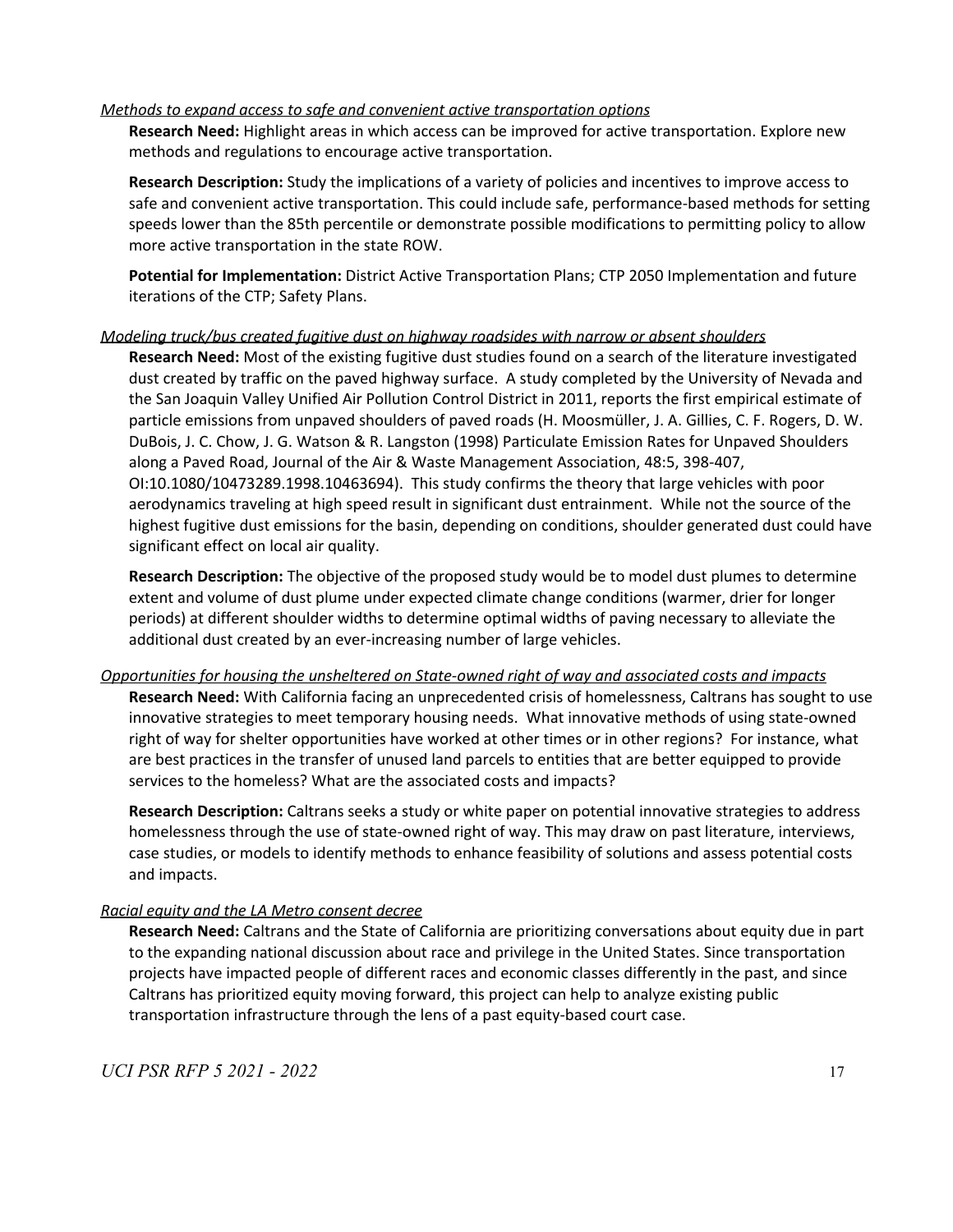Caltrans also may need to update their view and understanding of equity in the provision of public transit services as a result of recent race and equity discussions. This project could help us determine if any updates are required to the indicators that were used to prove that a local agency was discriminating against minority groups in the delivery of transportation services.

**Research Description:** First we will conduct a literature review of earlier research projects on this subject. This will help us secure data that may be usable for our project.

Our second step will be to analyze data presented in the court case, temporary injunction (September 1, 1994) and subsequent consent decree ordered by Judge Terry Hatter in August 1996 (decree was lifted, also by Judge Hatter, in 2006).

Third, we will seek out equivalent data from the current post-decree era. Along with the data, please collect interviews with and feedback from people and community-based organizations in the LACMTA service area, especially from community members with lived experience of discrimination.

After these data are collected, we will analyze the data to answer the following questions:

- How have the demographics of Metrolink customers changed?
- How have the demographics of LACMTA/LA Metro rail customers changed?
- How have the demographics of LACMTA/LA Metro bus customers changed?
- What are the demographics of Metro's Bus Rapid Transit customers (Orange Line, Silver Line)
- Regardless of race, is there a split between the low-income and high-income customers in the above transit modes?

A list of examples of the data can be provided, but the specific data must be identified by the researcher's analysis of the court case documents.

**Potential for Implementation:** Deliverable will be shared with Modal, CalSTA, Strategic Growth Council, and local Agencies. Depending on the results, a multi-level conference or seminar may be convened to determine need for future research or to write policy. This research may be developed into a policy guide

#### *Regional advance mitigation to expand protection of natural resources and ecosystems*

**Research Need:** Investigate the benefits of establishing statewide priority development and conservation areas to enhance natural ecosystems and encourage preservation of agricultural lands, open space, and critical environmental areas. Study and deploy innovative construction practices that minimize the direct environmental impacts of transportation projects.

**Research Description:** As our population continues to grow, and our transportation system evolves to better serve it, we must continue to protect California's natural lands, waters, wildlife, and habitats by minimizing the direct environmental impacts of transportation projects. What are some best practices and innovative strategies to improve the effectiveness of natural resources mitigation? What are the actual or anticipated effects of these strategies?

#### *Tolling lessons learned for road usage charge*

**Research Need:** Tolling and road use charge (RUC) systems share many similar administrative issues. As the state considers the feasibility of RUC as a funding alternative, a thorough review of lessons learned from established systems such as Tolling is wise.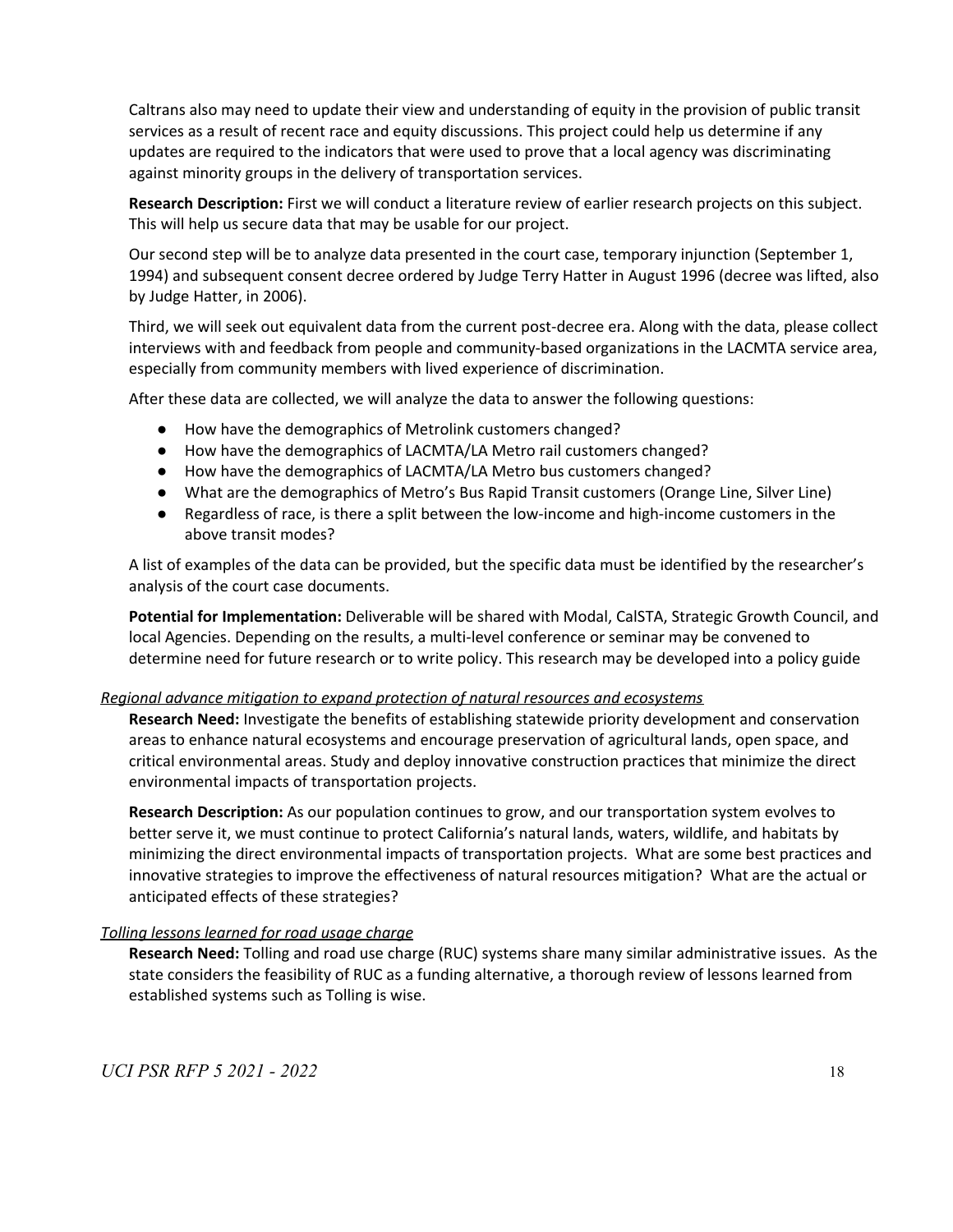**Research Description:** A literature review of California and other states Tolling practices to determine lessons learned that can be applied to a California RUC. Literature topics include, but are not limited to: administration, enforcement, interoperability, privacy, data security, and liability.

**Potential for Implementation:** Administrative structures are the most practical and basic brick in the building of a new policy. The ability to avoid problems that occurred in similar policies will be key in setting up a potential road charge program for successful implementation, should elected officials decide to do so.

#### *Tools and best practices in encouraging efficient land use*

**Research Need:** Exploring efficient land use can expand mobility options, reduce travel times, and limit emissions, all while addressing California's housing shortage. Improving accessibility involves bringing origins and destinations closer together, such as housing, schools, shopping, parks, and entertainment. This can be achieved in urban, suburban, and rural parts of the state, not only by concentrating future housing and job growth, but also by improving the balance of different land uses.

**Research Description:** Provide data and technical tools to help State, regional, and local governments evaluate the transportation impacts of land use decisions. Identify and pursue opportunities in repurpose antiquated land uses such as gas stations, parking lots, and large shopping centers to support compact, mixed-use development and sustainable mobility options. Support local agencies in expanding transit-oriented development.

**Potential for Implementation:** Improving land use efficiency can lead to gentrification as accessible neighborhoods attract higher-income earners and displace low-income residents from their long-time communities. Policy can be implemented in the short-term to ensure tenant protections, anti-displacement, and housing affordability.

#### *Tools for innovative transportation solutions and concept strategies for system planning*

**Research Need:** Caltrans District Planners are now starting to create an updated version of individual corridor plans and other system planning products. System Planners will need to address new corridor planning issues and scenarios over the 20-year plan horizons. These issues include, but are not limited to, the advancement of new technologies, addressing climate change, reducing Greenhouse gas emissions, as well as social/demographic changes that will impact corridor performance. Further, CA Government Code 65086 directs Caltrans to carry out long-term state highway system planning, and the recently passed Senate Bill 1 requires preference to be given to comprehensive corridor plans that demonstrate collaboration between Caltrans and local or regional partners, and instituting performance measures concerning maintenance and rehabilitation of the state highway system.

**Research Description:** After determination of System Planning/Corridor Planning needs from the Caltrans Districts, researchers would compile a list of innovative alternative strategies/concepts, create a tool or set of tools that will assist System planners in the development of corridor plans (and other system planning documents) and how best to address a host of innovative alternative strategies, including but not limited to, corridor plan format, graphics, narratives, and performance measures.

**Potential for Implementation:** As envisioned, the outputs of this research being fact sheets, graphics and citation notes, and would be available on Caltrans' intranet site and made available to all Districts. This would be a tech. transfer process: to make these tools more easily accessible for Caltrans planners and stakeholders.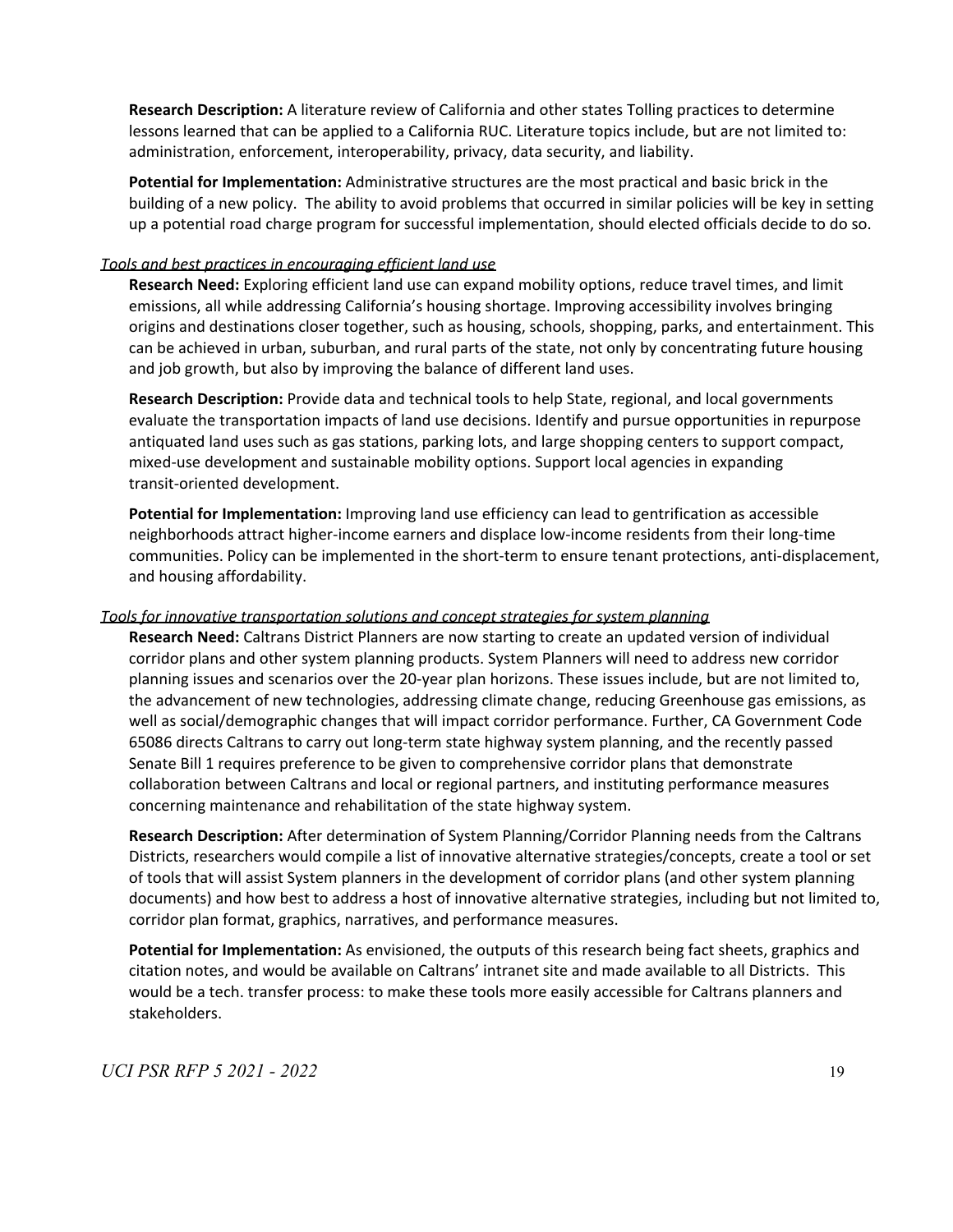#### *Transit discount verification and barriers to transit access*

**Research Need:** Getting verified for transit discounts is hard! California Integrated Travel Program (Cal-ITP) is in the process of launching an eligibility verification (EV) service. To do so successfully, it is critical to find out what the barriers and impacts to getting discounted fares are. This research would survey the existing process, identify barriers, and recommend best practices for ITP to follow in statewide EV services.

**Research Description:** Research the state of eligibility verification services and how best to implement transit benefits statewide. The researchers will survey these services here in California and in select other jurisdictions and then make recommendations for best practices based on the information gathered. The goal is to gain further knowledge on how transit benefits are allocated in CA and determine a path forward to a statewide service, including a documentation of how many riders are eligible but are denied or do not get benefits. The ultimate goal is to make this process easier for transit users. Knowing who gets benefits and who does not, along with a process for making sure that everyone who has eligibility for free or reduced price transit increases equity.

**Potential for Implementation:** The goal is to develop guidelines for the transit agencies to use in making transit verification as simple as possible and widely used as possible. Transit agencies can then implement this on their systems, and the Cal-ITP project can implement these guidelines as well, making electronic verification across California much more convenient and feasible.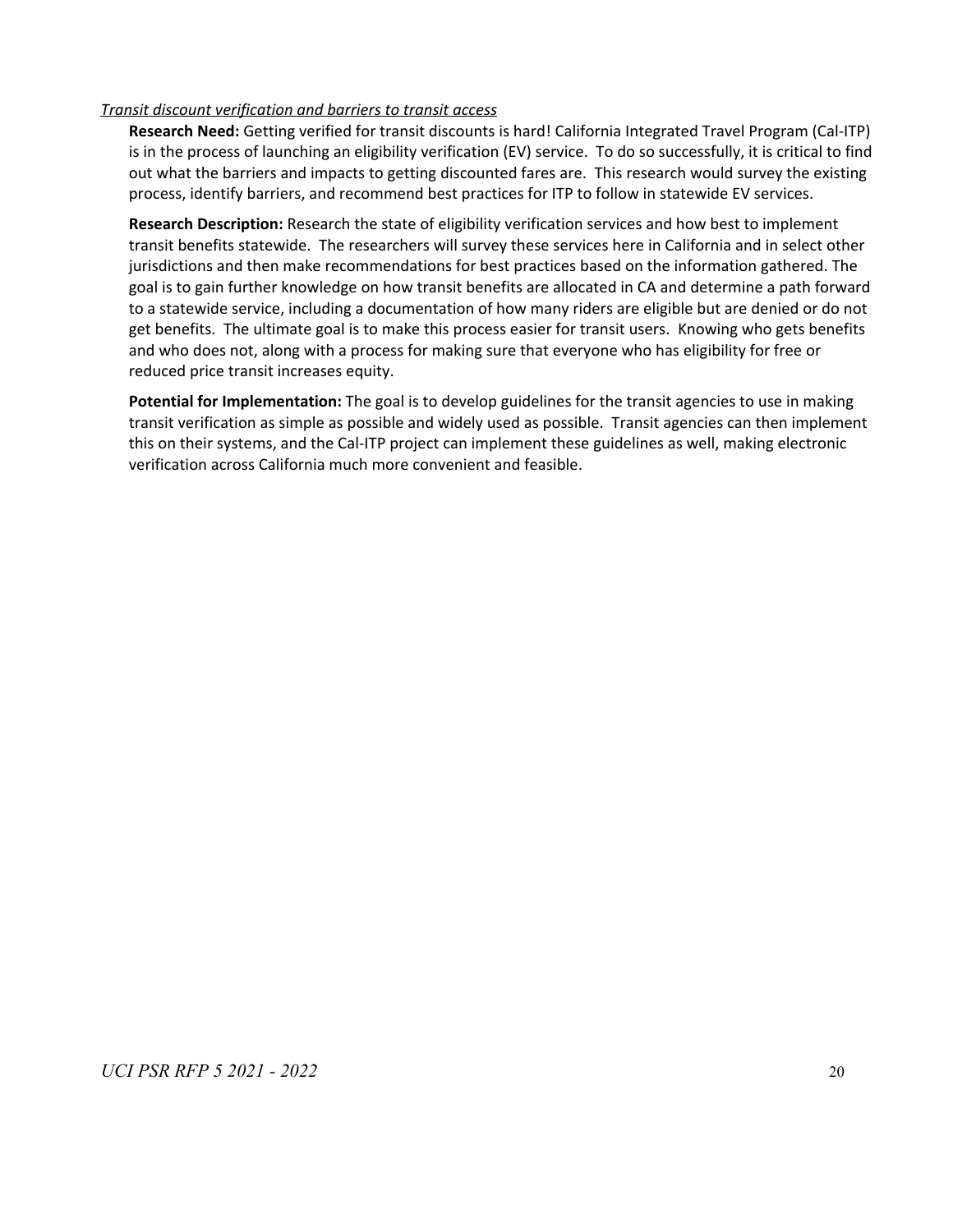## **Appendix B - Caltrans DRISI Research Goals**

<span id="page-21-0"></span>The Caltrans Division of Research, Innovation and System Information (DRISI) "advances California's transportation system, develops comprehensive transportation solutions, and creates and distributes transportation-related knowledge and information." DRISI's purpose and goals support Caltrans' mission to provide a safe, sustainable, integrated, and efficient transportation system to enhance California's economy and livability. Applicants may find it helpful to review DRISI's research goals, below, when considering research topics.

- Critical societal and technological trends for consideration in the California Transportation Plan and subsidiary Caltrans modal plans, including (not limited to):
	- Impacts of shared mobility on vehicle miles traveled (VMT)
	- Transportation-related cybersecurity risk
	- Meeting transportation needs in the midst of changing California demographics
- Implementation of the statewide freight plan and emerging sustainable freight trends, including but not limited to:
	- Methods for determining freight origin and destination
	- Truck parking innovations
	- Modal shifts from trucks to rail or barge
	- Intelligent transportation systems for freight
- Meeting transportation system performance measurement requirements of the FAST Act and California Senate Bill 1, including but not limited to:
	- Data collection needs for new performance metrics in the Caltrans Strategic Management Plan including prosperity, accessibility, livability, and resiliency
	- Best practices in performance-based transportation planning in the U.S.
	- How to use GPS data for mode and activity deduction including how other DOTs use big data
	- How to use Big Data platform for integrating land use and transportation planning
	- How to incorporate contingency planning into corridor planning (Shared mobility (TNCs), AV/CV deployment, Climate Change, economic uncertainty, etc.); how to incorporate health and accessibility scores into corridor planning
	- How to identify data sources and develop parameters for qualitatively ranking critical corridors and optimal projects
	- Improved active transportation safety, mobility, and equity aimed at fostering healthy and sustainable communities, including but not limited to:
		- Access to data need to effectively evaluate systemwide or location-specific safety issues
		- Analysis of benefits and costs of bicycle and ped. safety infrastructure projects
		- Estimating greenhouse gas reduction potential of active transportation facilities
		- Bicycle and pedestrian trip data collection methodology and forecasting
- Tools for assessing lifecycle GHG emissions and costs for highway and other projects, as per Executive Order B-30-15
- Tools for predicting and mapping mudslides as a result of the environmental effects of wildfires
- Case studies in transportation equity.
- Racial history and impacts of transportation decisions in the state of California and at Caltrans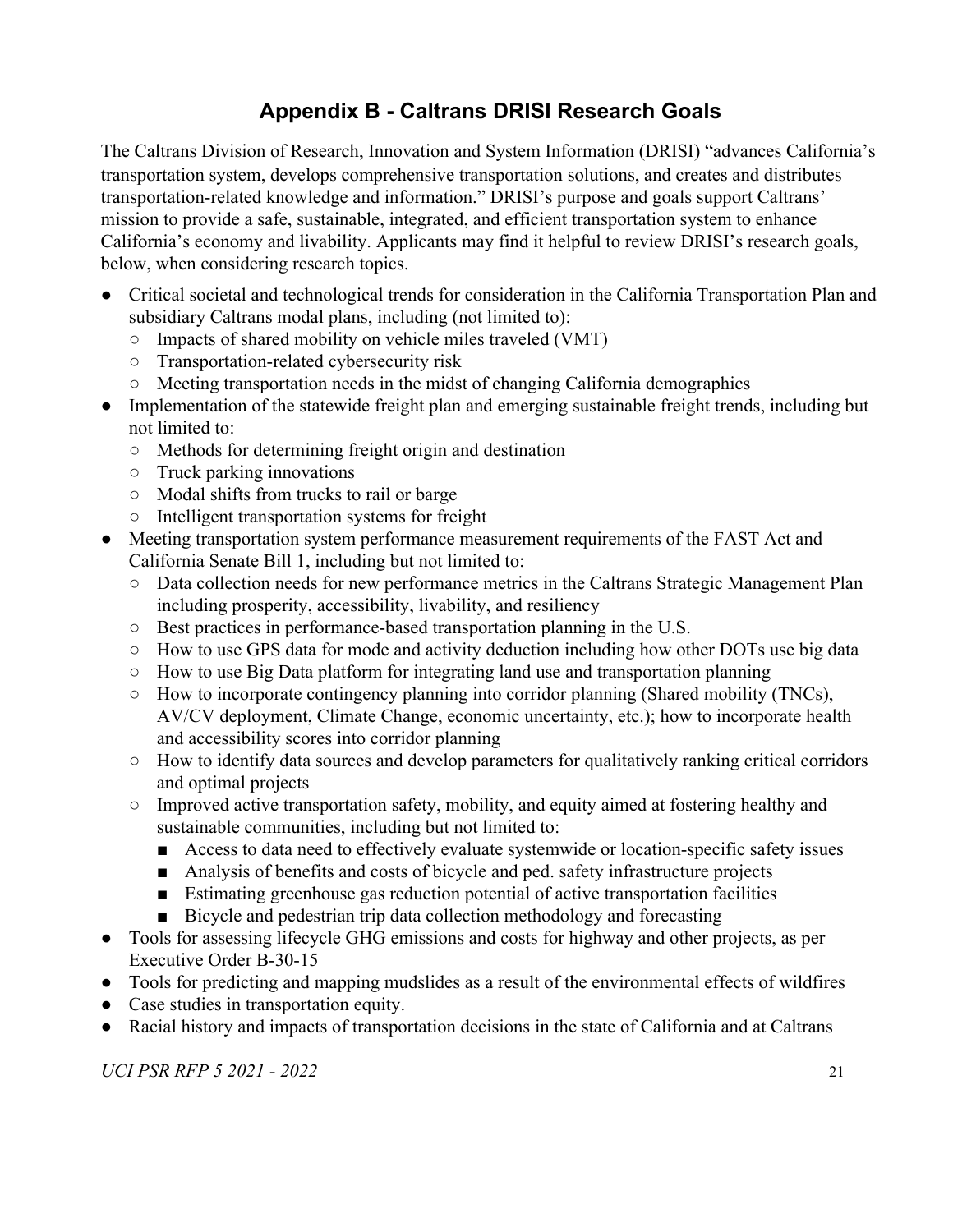## **Appendix C - PSR Research Themes**

<span id="page-22-0"></span>This funding for this RFP is being provided by Caltrans match funding for PSR UTC so proposers should target the priorities in Appendix A. The PSR themes are provided below to provide additional context.

#### *Theme 1: Technology for improved mobility*

We are on the threshold of a largely unforeseen technological and social transformation in connectivity, automation, and the sharing economy that promises to revolutionize travel in our Region and beyond. This theme explores technology solutions for improving mobility for both passengers and freight. Our Theme 1 research program is organized around three topic areas.

*Topic 1-1: Technology and mobility:* This topic examines emerging technologies and their potential for improving passenger and freight mobility. Innovation is rapid across both passenger and freight modes. Examples include smart parking, dynamic routing, delivery consolidations, and integrated transit fare systems, in addition to the well-known transportation network companies (TNCs). This topic examines the potential of these innovations to solve the transport problems of Region 9.

*Topic 1-2: Smart infrastructure and vehicles:* Technology for connected and autonomous vehicles (CAVs) is advancing rapidly. This topic examines AVs and CAVs. Examples of research include: 1) development of models and algorithms for managing shared CAVs; 2) impacts on travel behavior; 3) impacts on traffic flow and management in mixed fleets; and 4) truck platoons. This topic also examines the potential long term impacts of AVs and CAVs on travel behavior, location choices of households and firms, and metropolitan spatial structure.

*Topic 1-3: Public policy and implementation:* This topic explores the role of government in technology implementation and regulation. Research is needed on the role of government in this changing environment. A second issue is cooperation. A future of vehicles managed at the system level requires cooperation of public and private entities involved, yet there are many barriers to such cooperation. Finally, there are questions about the viability of CAVs.

#### *Theme 2: Improving mobility for disadvantaged populations*

This theme addresses mobility and accessibility problems of disadvantaged populations.

*Topic 2-1: Novel modes for improved mobility and accessibility: This topic explores the* potential of novel modes, new models of public transport, and new models of private vehicle access to address mobility problems. Research may include challenges to implementation and strategies to overcome them.

*Topic 2-2: Land use, accessibility, mobility:* Addressing the needs of the disadvantaged includes studying relationships between land use and transport with respect to minority and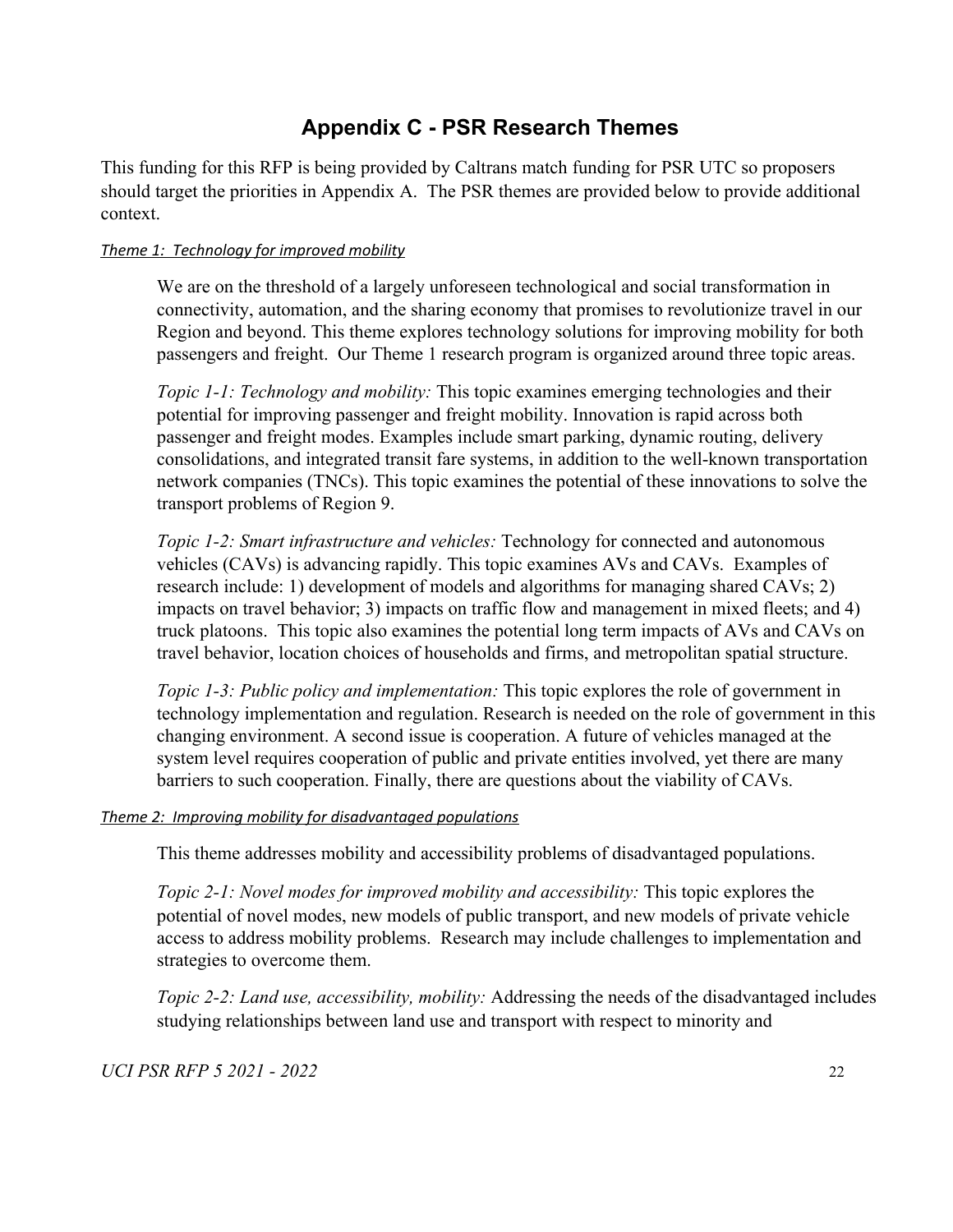disadvantaged populations. This topic examines the impacts of limited accessibility and mobility both in urban and rural areas. It also explores the role of land use policies in reducing access barriers for underrepresented groups.

#### *Theme 3: Improving resilience and protecting the environment*

Resilience, or the ability to absorb shocks, recover quickly, and adapt to changing social, economic, and environmental conditions is essential to ensuring well-functioning and sustainable communities. Sustainability also requires reducing environmental problems. This theme addresses all aspects of environmental protection.

*Topic 3-1: Analyzing alternative resilience strategies:* More effective resilience strategies can reduce the damages of natural disasters, accidents, or terrorist events. There is a need for research on frameworks to analyze resilience strategies at different geographic scales. Effectiveness of resilience strategies is often analyzed via economic impact models. In the case of transportation, these models could be linked with transportation network models to quantify the cost-effectiveness of different strategies. Methods to examine distributional impacts of disruptions and resilience across socioeconomic groups is also needed.

*Topic 3-2: Smart technologies:* Smart technologies can improve system monitoring. Smart sensing systems, including those powered through solar or power harvesting, can provide the necessary information to monitor the health of systems so that proactive repair and replacement can be dealt with through normal crew duties.

*Topic 3-3: Reducing environmental impacts:* The challenge for Region 9 is to reduce environmental impacts while meeting the mobility needs of society, fostering healthy communities, and supporting economic growth. Research is needed to address this challenge along three fronts:1) *Infrastructure and operations*: lifecycle use of materials and practices in roadway construction, maintenance, and operation; assessment of environmental implications of Intelligent Transportation System (ITS) strategies; 2) *Travel demand*: effectiveness of strategies for shifting driving to transit, walking, and bicycling; implications of automated cars for land development patterns; role of new mobility services in daily household travel; and 3) *Vehicle and fuel technologies*: assessment of new-generation fuel and vehicle technologies, including battery, plug-in hybrid, roadway-powered, and fuel cell electric vehicles, with respect to lifecycle emissions, private and social costs, consumer behavior, and regulatory and market policies.

#### *Theme 4: Managing mobility in high growth cities and regions*

This theme addresses the transportation problems of regions and metro areas experiencing rapid population and employment growth are expecting to continue to grow.

*Topic 4-1: Managing passenger demand:* This topic explores meeting human needs while lessening travel required. The emphasis is on "accessibility" rather than "mobility." Well-being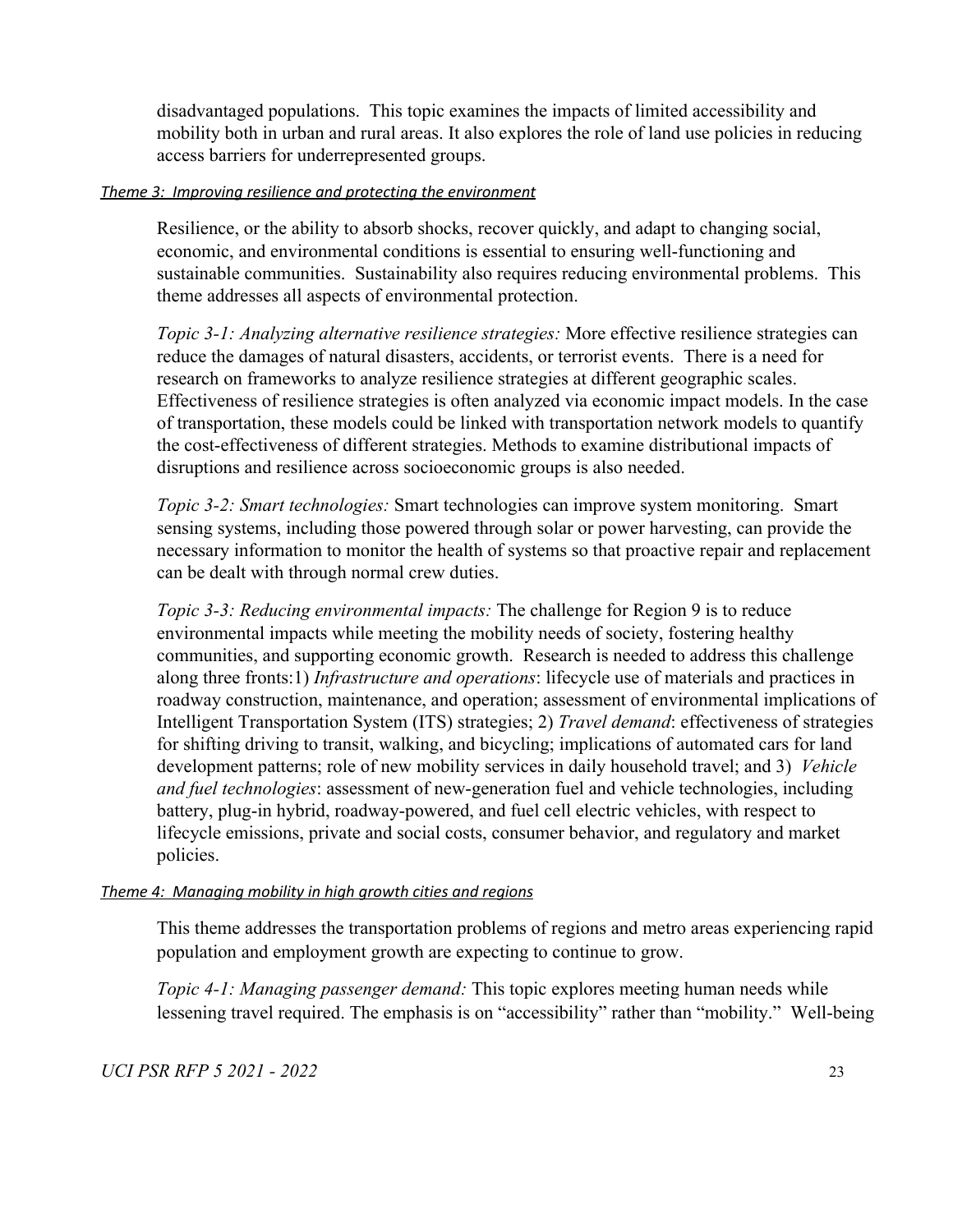is enhanced when people are able to acquire goods and services, employment and education, but not necessarily by increasing travel volume. There is increasing emphasis on combining land use planning with transportation capital investments to achieve efficient movement patterns.

*Topic 4-2: Managing freight demand and its impacts:* This topic addresses the challenges of managing freight, both last mile and regional. For example, the rise of e-commerce has brought about changes to global and local supply chains and greatly increased urban freight deliveries. The revitalization of our urban cores adds another increase in demand that translates into additional trips made by trucks and delivery vans. Research is needed to examine the impacts of e-commerce and other changes on local and regional mobility, economic activity, and employment patterns, such as passenger-freight conflicts, dynamics of shifts and their local impacts, and effective strategies for managing trade-related traffic, including better balancing demand across time intervals, routes, and modes.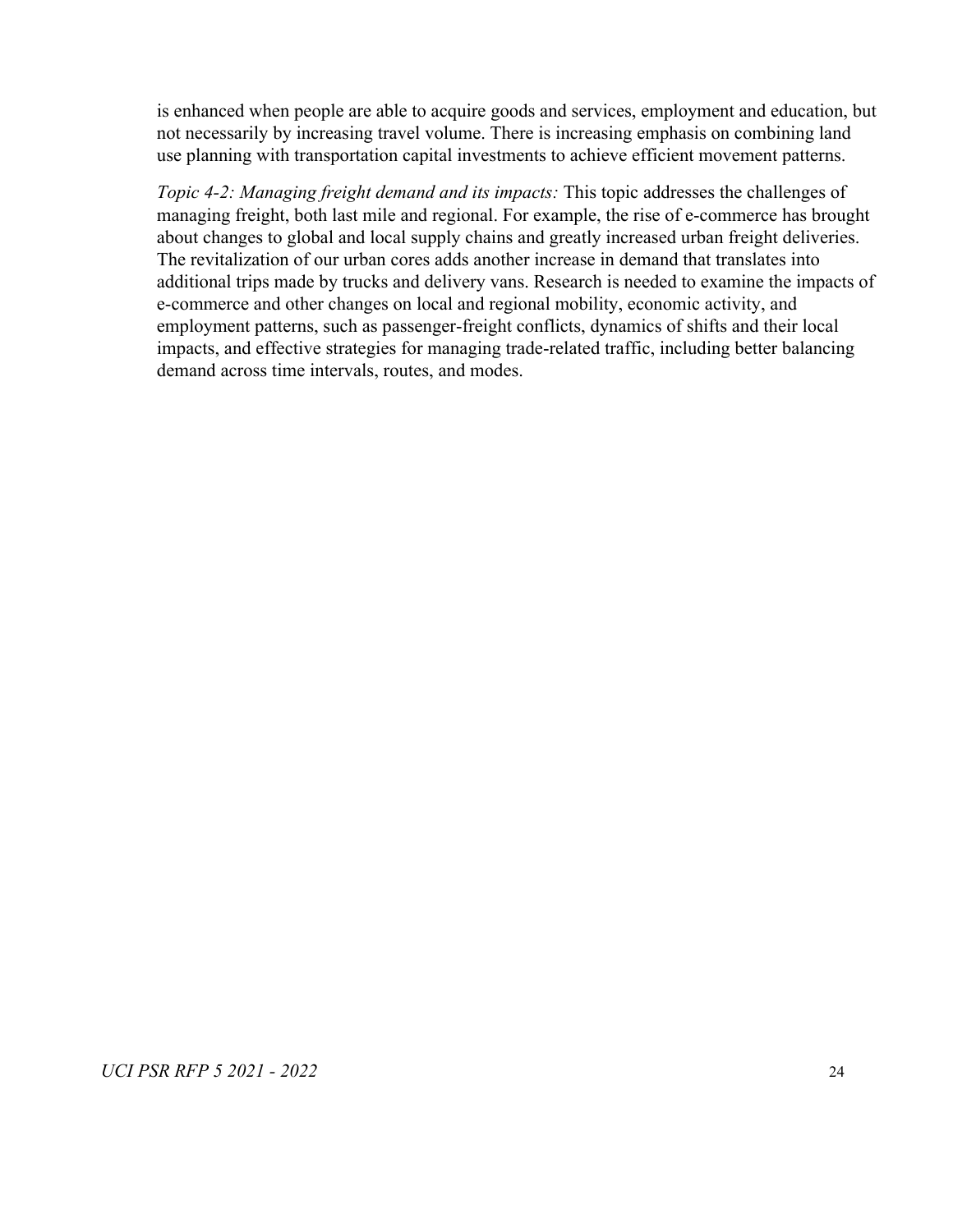<span id="page-25-0"></span>**Appendix D - Budget Information and Forms**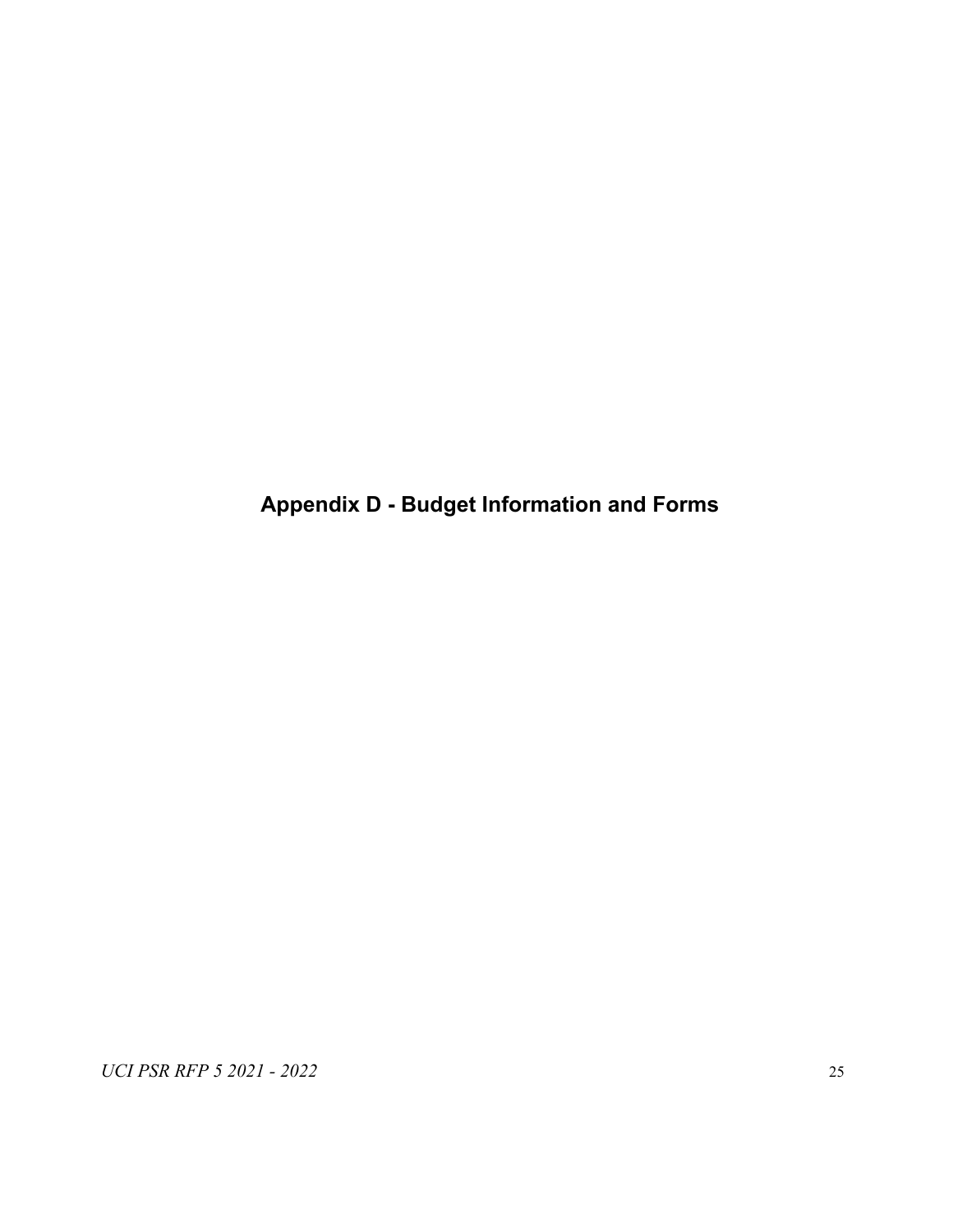# **UCI Budget Form [SAMPLE]**

| Category                                  | Monthly<br>Salary            | $%$ of Time<br>on Program                                                                                             | Number of<br>Months                                        |     | Budget (\$) |
|-------------------------------------------|------------------------------|-----------------------------------------------------------------------------------------------------------------------|------------------------------------------------------------|-----|-------------|
| <b>Faculty Salary</b>                     | $\mathbf X$                  |                                                                                                                       |                                                            | $=$ |             |
| <b>Faculty Salary1</b>                    | $\mathbf{X}$                 | $\mathcal{L}(\mathcal{L})$ . The set of $\mathcal{L}(\mathcal{L})$                                                    | $X \qquad \qquad$                                          | $=$ |             |
| <b>Student Support</b>                    |                              | $X \qquad \qquad$                                                                                                     | $\mathbf{X}$ and $\mathbf{X}$                              | $=$ |             |
| Type of Student                           |                              | <u> 1989 - Johann Barn, mars ann an t-Amhain an t-Amhain an t-Amhain an t-Amhain an t-Amhain an t-Amhain an t-Amh</u> |                                                            |     |             |
| Student Support*                          |                              |                                                                                                                       | $\begin{array}{ccccccccccccc} & & & & & & & & \end{array}$ | $=$ |             |
| Type of Student                           |                              |                                                                                                                       |                                                            |     |             |
| Fringe Benefits                           | Rate<br><u>and the state</u> |                                                                                                                       | Total                                                      |     |             |
| Tuition                                   |                              |                                                                                                                       | Total                                                      |     |             |
| Conference Travel<br>Conference Name/Date |                              |                                                                                                                       |                                                            |     |             |
| Other Travel                              |                              |                                                                                                                       |                                                            |     |             |
| Materials and Supplies                    |                              |                                                                                                                       |                                                            |     |             |
| Equipment (list)                          |                              |                                                                                                                       |                                                            |     |             |
|                                           |                              |                                                                                                                       |                                                            |     |             |
| Other Direct Expenses (itemize)           |                              |                                                                                                                       |                                                            |     |             |
| Tuition cost share                        |                              |                                                                                                                       | Total                                                      |     |             |
| Overhead (20%)                            |                              |                                                                                                                       |                                                            |     |             |
| TOTAL FUNDS REQUESTED                     |                              |                                                                                                                       |                                                            |     |             |

\*Use additional faculty and student lines only if more than one professor or student.